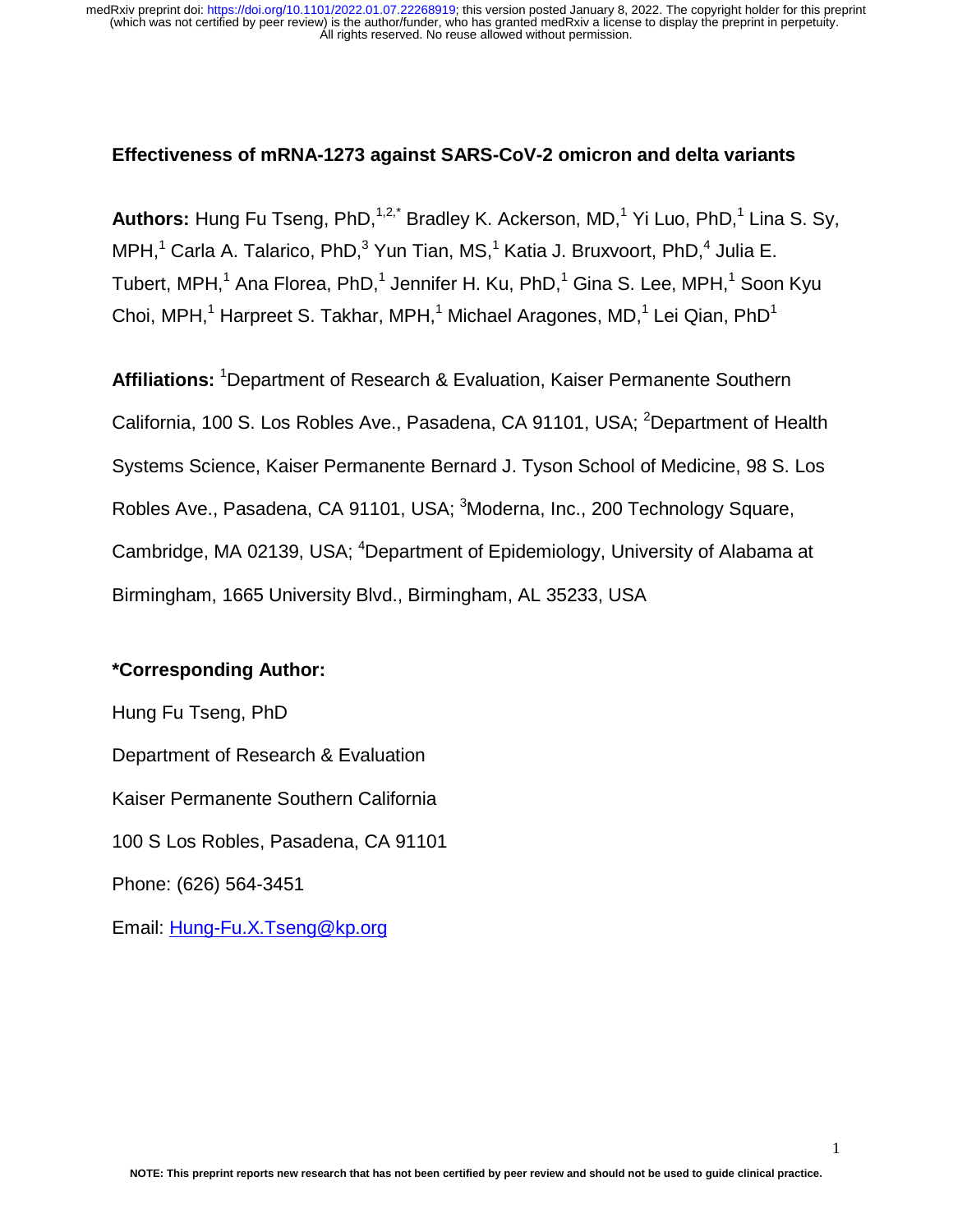## **Abstract**

## *Background*

The recently emerged SARS-CoV-2 omicron variant raised concerns around potential escape from vaccine-elicited immunity. Limited data are available on real-world vaccine effectiveness (VE) of mRNA-1273 against omicron. Here, we report VE of 2 or 3 mRNA-1273 doses against infection and hospitalization with omicron and delta, including among immunocompromised individuals.

### *Methods*

This test negative study was conducted at Kaiser Permanente Southern California. Cases were individuals aged ≥18 years testing positive by RT-PCR with specimens collected between 12/6/2021 and 12/23/2021 with variant determined by spike gene status. Randomly sampled test negative controls were 5:1 matched to cases by age, sex, race/ethnicity, and specimen collection date. Conditional logistic regression models were used to evaluate adjusted odds ratio (aOR) of vaccination with mRNA-1273 doses between cases and controls. VE(%) was calculated as (1-aOR)x100.

#### *Results*

6657 test positive cases (44% delta, 56% omicron) were included. The 2-dose VE against omicron infection was 30.4% (95% CI, 5.0%-49.0%) at 14-90 days after vaccination and declined quickly thereafter. The 3-dose VE was 95.2% (93.4%-96.4%) against delta infection and 62.5% (56.2%-67.9%) against omicron infection. The 3-dose VE against omicron infection was low among immunocompromised individuals (11.5%;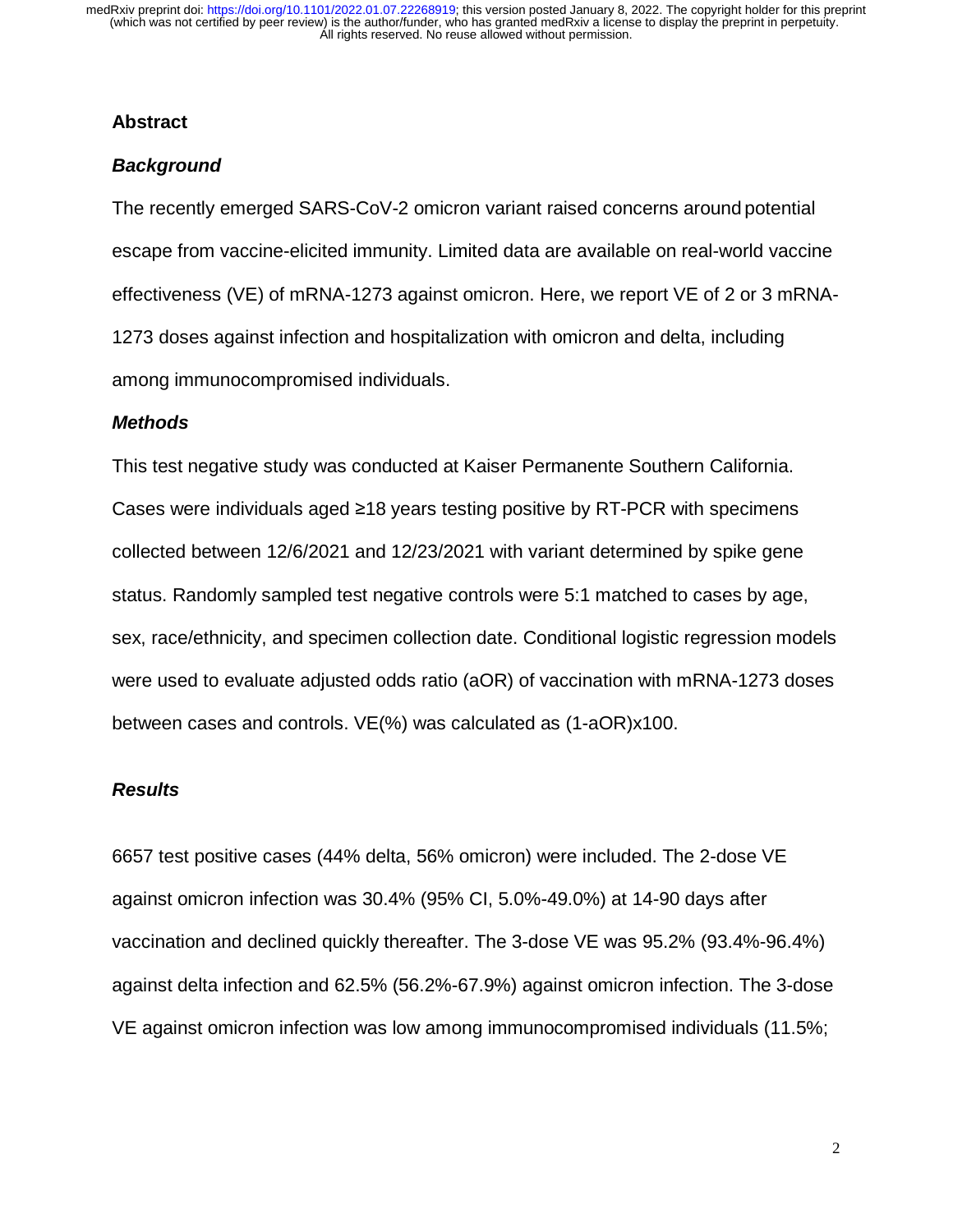0.0%-66.5%). None of the cases (delta or omicron) vaccinated with 3 doses were hospitalized compared to 53 delta and 2 omicron unvaccinated cases.

## *Conclusions*

VE of 3 mRNA-1273 doses against infection with delta was high and durable, but VE against omicron infection was lower. VE against omicron infection was particularly low among immunocompromised individuals. No 3-dose recipients were hospitalized for COVID-19.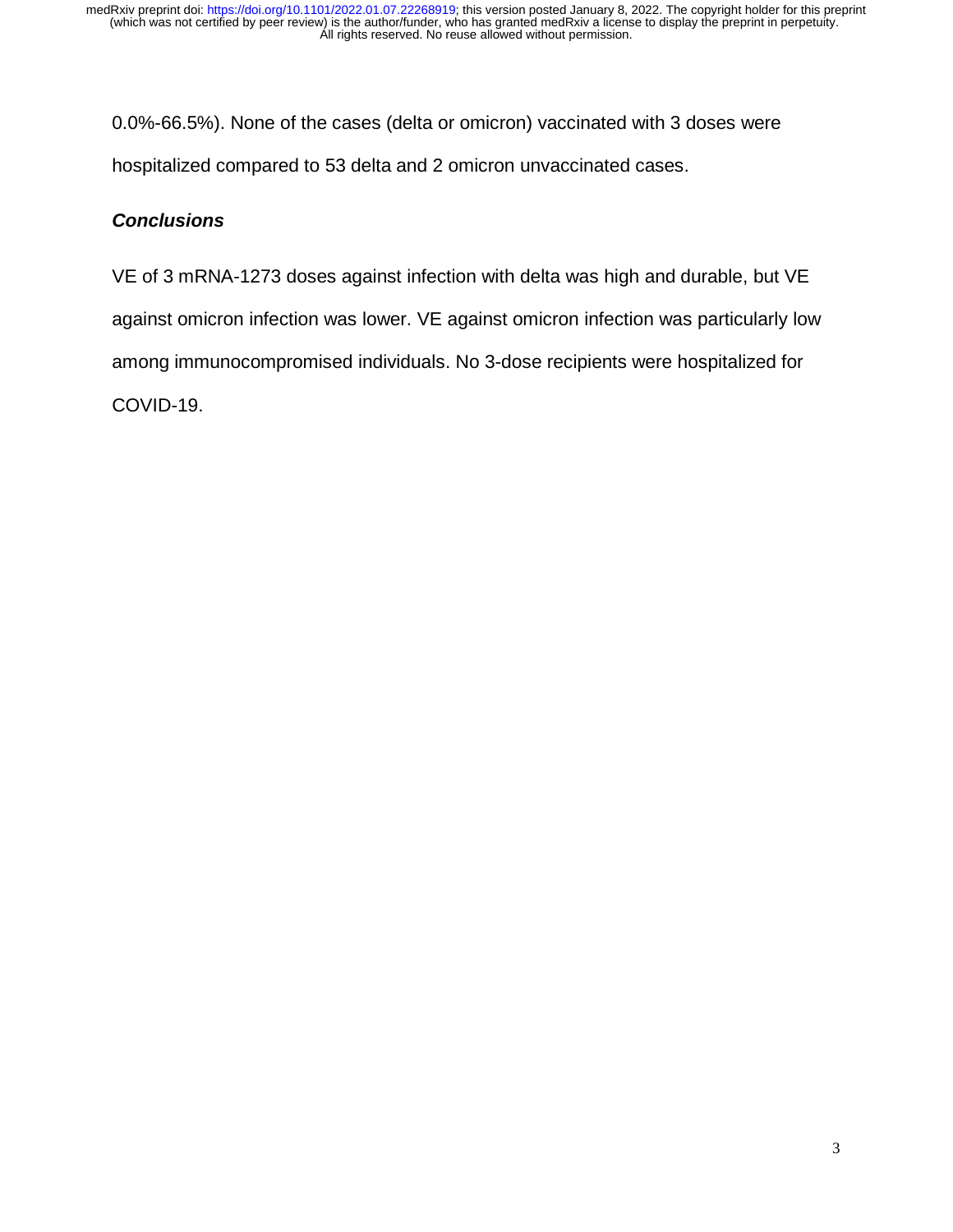## **Introduction**

The recently emerged severe acute respiratory syndrome coronavirus 2 (SARS-CoV-2) omicron (B.1.1.529) variant contains multiple novel spike (S) protein mutations, raising concerns about escape from naturally acquired or vaccine-elicited immunity.<sup>1</sup> Several *in vitro* studies reported reduced vaccine-induced neutralization activity against omicron.<sup>2,3</sup> Specifically, sera from individuals vaccinated with 2 doses of mRNA coronavirus disease 2019 (COVID-19) vaccines, including mRNA-1273 (Moderna COVID-19 vaccine), showed substantial reductions in neutralization activity against omicron compared with wild-type SARS-CoV-2. $^{2,4,5}$  However, an mRNA-1273 booster increased neutralization activity against omicron, albeit lower than wild-type.<sup> $2,3$ </sup> We previously reported high and durable vaccine effectiveness (VE) of mRNA-1273 against infection and hospitalization from COVID-19 caused by other emerging SARS-CoV-2 variants, including delta (B.1.617.2). $^6$  Limited data are available on real-world VE of mRNA-1273 against omicron.

As omicron has a deletion at positions 69-70, omicron-positive specimens exhibit Sgene target failure (SGTF). To provide timely results, we used SGTF as a marker for omicron in specimens collected during December 2021 for these analyses. The US Food and Drug Administration (FDA) and World Health Organization advised that SGTF from select COVID-19 RT-PCR assays, including the Thermo Fisher TaqPath™ COVID-19 Combo kits, can be used as a screening method for omicron; $^{7,8}$  SGTF has served as a proxy in the United Kingdom for identifying omicron.<sup>9,10</sup> In Southern California where delta was the dominant strain before omicron,<sup>11</sup> and the proportion of SGTF among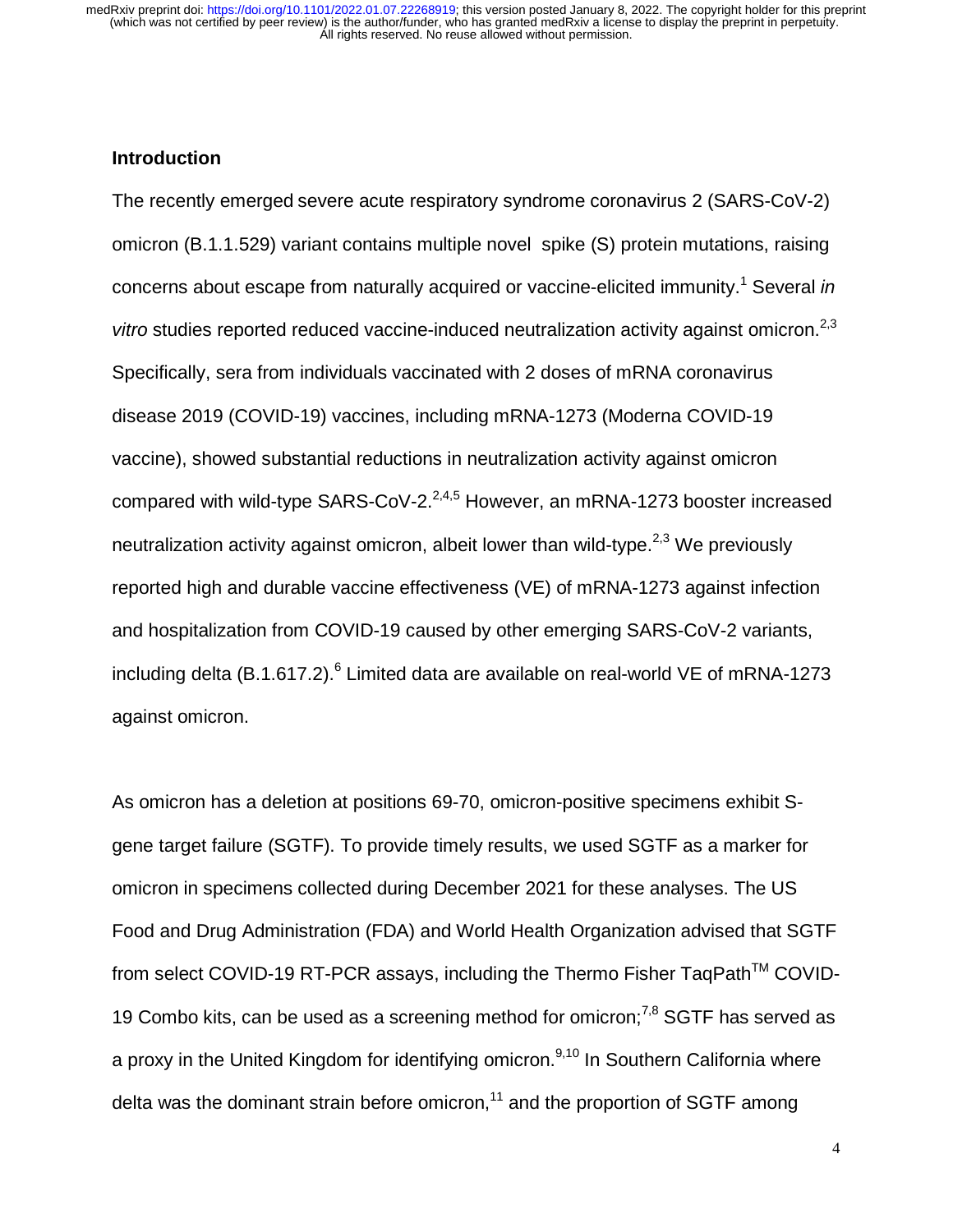SARS-CoV-2 positive specimens increased from 2.7% to 83.9% from 12/06/2021 to 12/23/2021, SGTF can be used as a proxy for omicron, while positive specimens negative for SGTF can be considered delta. Herein, we report VE of mRNA-1273 against infection and hospitalization with omicron and delta within the Kaiser Permanente Southern California (KPSC) healthcare system in the United States.

### **Methods**

#### **Study setting**

KPSC is an integrated healthcare system that provides care to over 4.6 million sociodemographically diverse health plan members at 15 hospitals and associated medical offices across Southern California. Comprehensive electronic health records (EHRs) included information on demographics, immunizations, diagnoses, laboratory tests, procedures, and pharmacy records. KPSC began administering mRNA-1273 on 12/18/2020. Outside COVID-19 vaccinations were imported into members' EHR daily from external sources, including the California Immunization Registry, Care Everywhere (system on the Epic EHR platform that allows healthcare systems to exchange patients' medical information), claims (e.g., retail pharmacies), and self-report by members (with valid documentation).

#### **Laboratory methods**

Molecular diagnostic testing for SARS-CoV-2 is available to members who request it for any reason, before procedures and hospital admissions, with and without symptoms. Specimens were primarily collected using nasopharyngeal/oropharyngeal swabs (for symptomatic individuals) or saliva (for asymptomatic individuals). Specimens were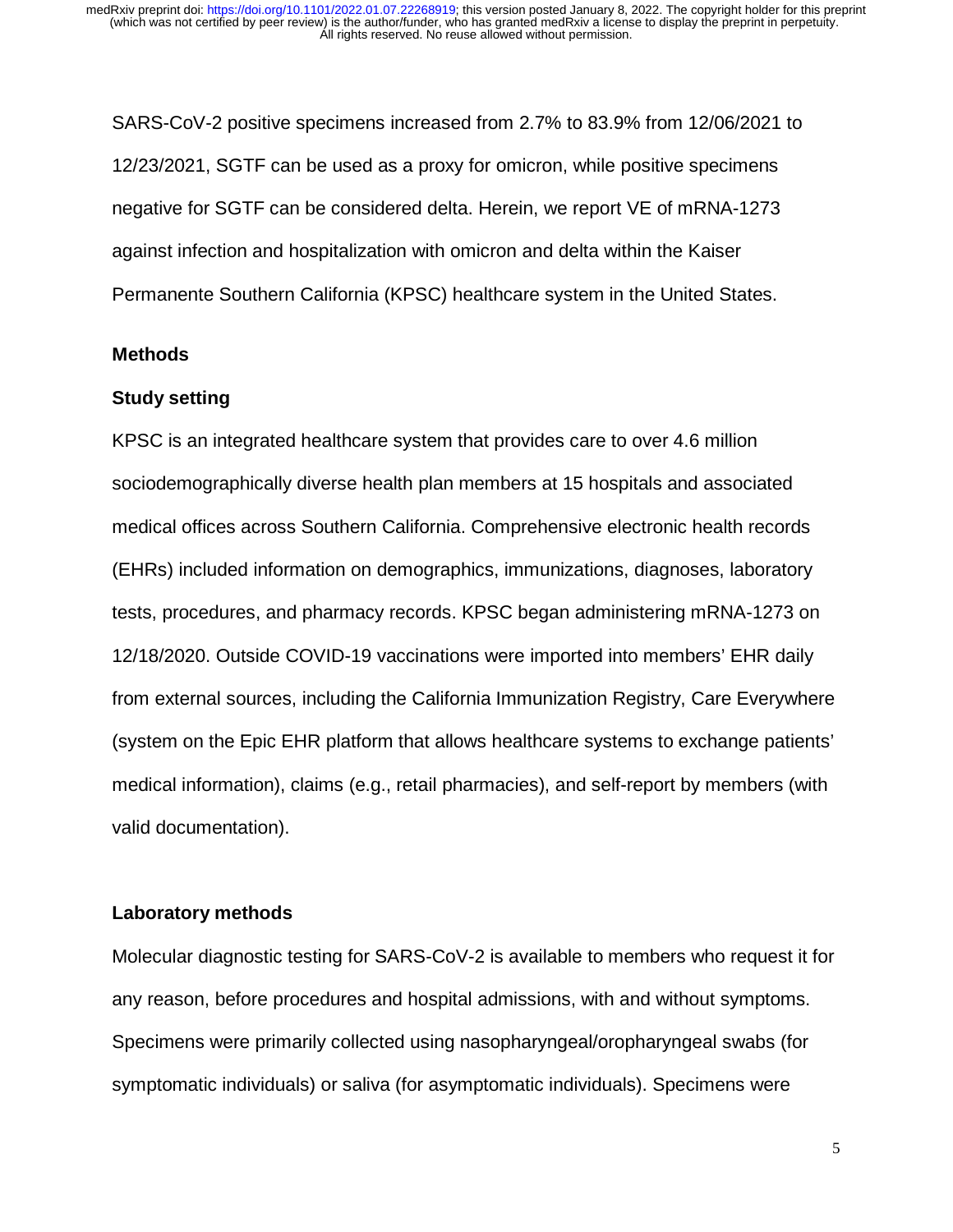tested using RT-PCR TaqPath COVID-19 High-Throughput Combo Kit (Thermo Fisher Scientific). SGTF is defined as a RT-PCR test in which N and ORF1ab genes were detected (Ct values < 37), but S gene was not detected. Specimens with SGTF were considered to be omicron, whereas positive specimens without SGTF were considered to be delta.

#### **Study design**

This study employed a test negative design. Test positive cases included individuals who tested positive by the RT-PCR TaqPath COVID-19 kit, with specimens taken between 12/6/2021 and 12/23/2021, were aged ≥18 years, and had ≥12 months of KPSC membership before the specimen collection date (needed to ascertain exposure status and covariates accurately). Individuals were excluded if they received a COVID-19 vaccine other than mRNA-1273, any dose of mRNA-1273 <14 days before the specimen collection date, 2 or 3 doses of mRNA-1273 <24 days apart from previous dose, or >3 doses of mRNA-1273 prior to the specimen collection date. Additional exclusions included a positive SARS-CoV-2 test or COVID-19 diagnosis code ≤90 days before the specimen collection date. COVID-19 hospitalization included hospitalization with a SARS-CoV-2 positive test or hospitalization ≤7 days after a SARS-CoV-2 positive test. COVID-19 hospitalization was confirmed by manual chart review conducted by a physician investigator [BKA] to verify the presence of severe COVID-19 symptoms. Test negative controls included all individuals who tested negative with specimens taken between 12/6/2021 and 12/23/2021 and with the same age and membership requirement as cases. Randomly sampled test negative controls were 5:1 matched to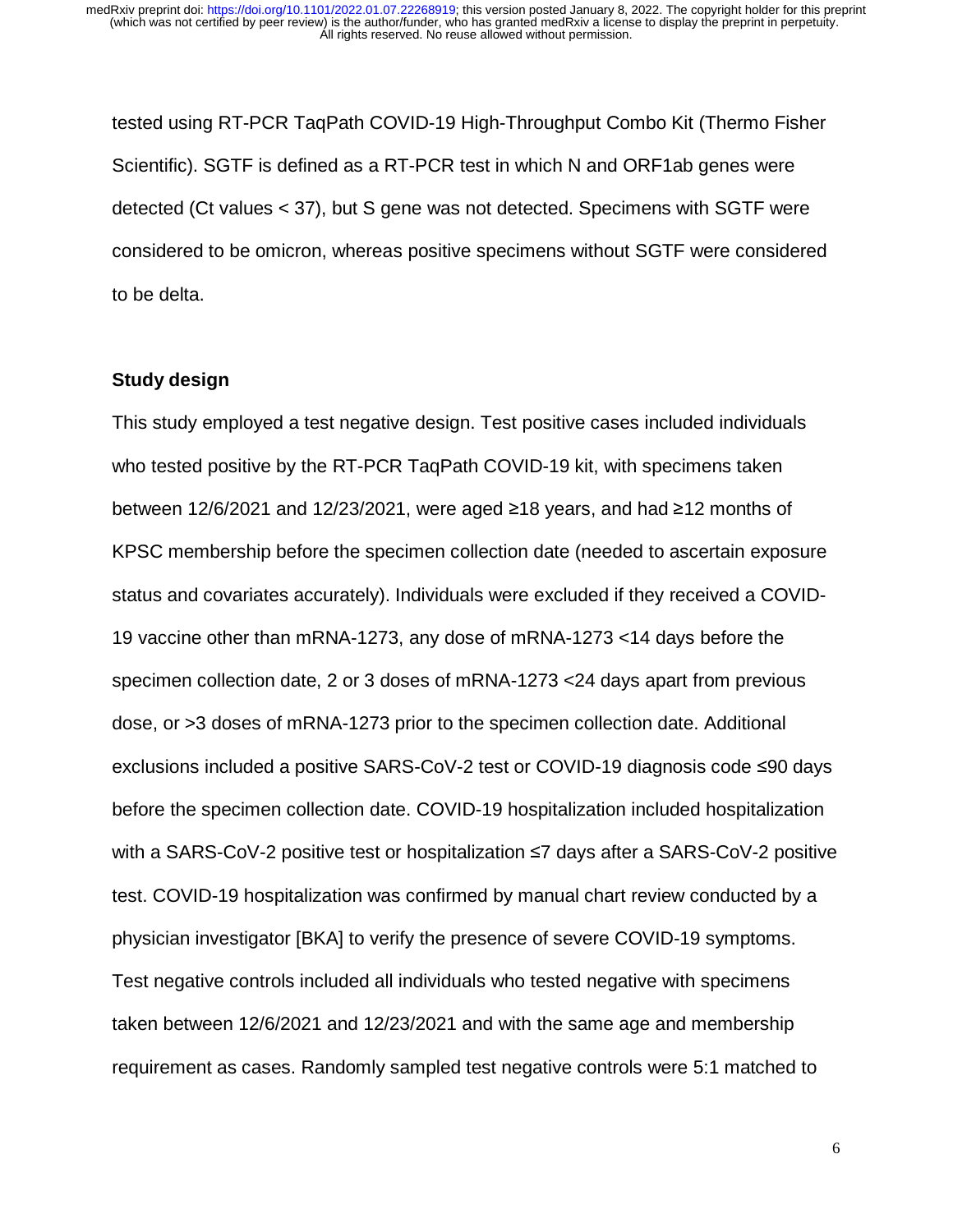cases by age (18-44 years, 45-64 years, 65-74 years, and ≥75 years), sex, race/ethnicity (non-Hispanic White, non-Hispanic Black, Hispanic, non-Hispanic Asian, and other/unknown), and specimen collection date. Matching was conducted separately for the 1-, 2-, and 3-dose VE analysis. To accommodate variation in real-world practice, analyses did not require dose 3 to be ≥6 months from dose 2, as some members received dose 3 at a shorter interval in this study.

#### **Exposure**

The exposure of interest was 1, 2, or 3 doses of mRNA-1273. Dose 3 in this analysis included both the 100-µg additional primary dose in immunocompromised persons, as well as the 50-µg and 100-ug booster dose in adults.

#### **Covariates**

Demographic and clinical covariates were extracted from EHRs.<sup>12</sup> Variables assessed included socioeconomic status (Medicaid, neighborhood median household income), medical center area, pregnancy status, KPSC physician/employee status, smoking, body mass index, Charlson comorbidity score, autoimmune conditions, healthcare utilization (virtual, outpatient, emergency department, and inpatient encounters), preventive care (other vaccinations, screenings, and wellness visits), chronic diseases (kidney, heart, lung, and liver disease, and diabetes), and frailty index. Other variables included history of SARS-CoV-2 molecular test performed from 3/1/2020 to specimen collection date (irrespective of result), history of COVID-19 (positive SARS-CoV-2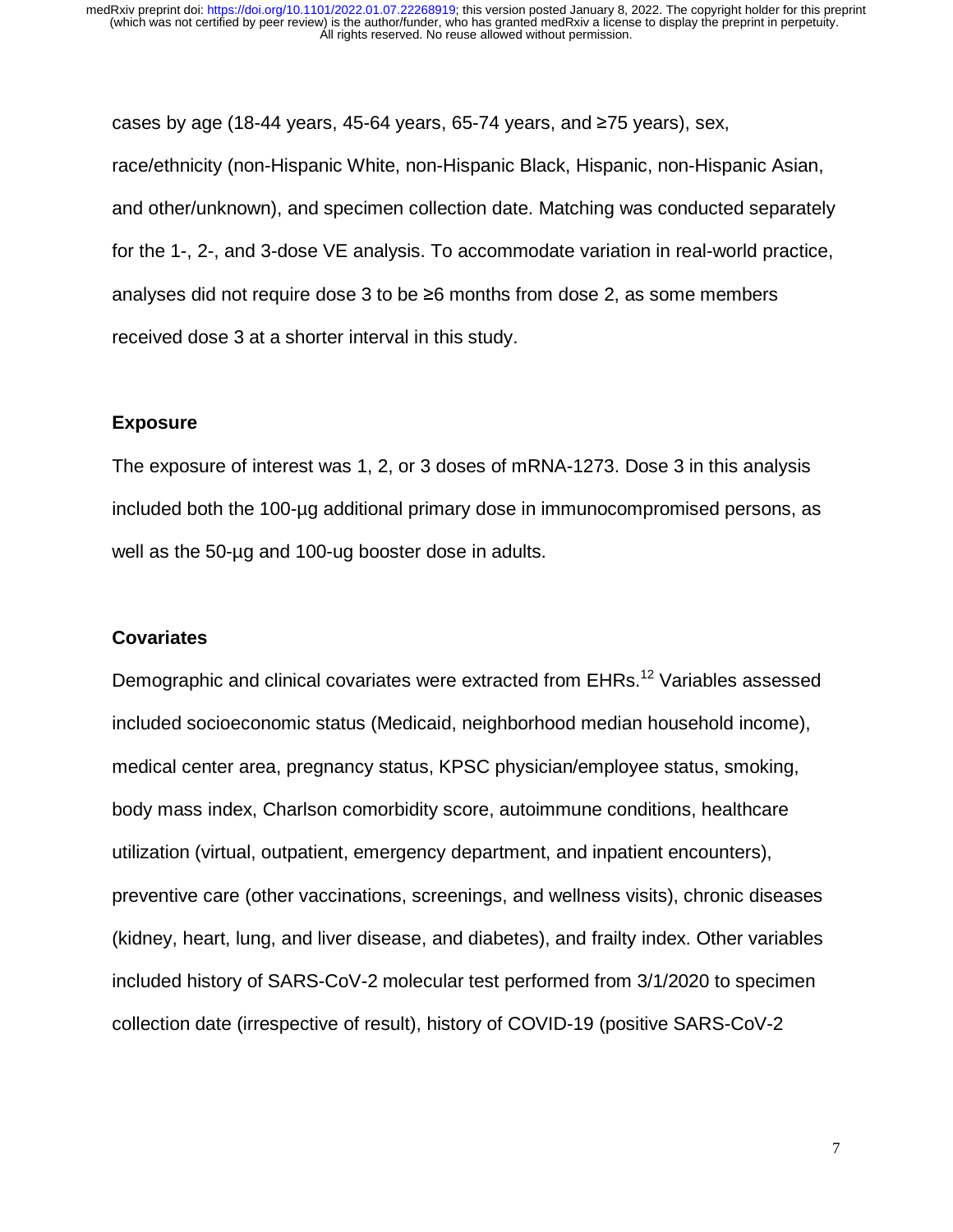molecular test or a COVID-19 diagnosis code) from 3/1/2020 to specimen collection date, and immunocompromised status.

#### **Statistical analyses**

Characteristics of cases and controls for each analysis were compared by using the  $x^2$ test or Fisher's exact test for categorical variables and two-sample *t* test or Wilcoxon rank sum test for continuous variables. The distribution of variant type by vaccination status was tabulated. Conditional logistic regression was used to estimate the adjusted odds ratios (OR) and 95% confidence intervals (CI) for vaccination against infection with delta or omicron. Analyses were adjusted for potential confounders, determined by scientific relevance, or by absolute standardized differences (ASD) >0.1 and P value <0.1. VE(%) was calculated as (1–adjusted OR)×100.

VE against hospitalization with delta or omicron by number of vaccine doses was also estimated using conditional logistic regression. Due to sample size, some variables were removed from the model due to lack of model convergence.

We also assessed 2-dose and 3-dose VE against infection with delta or omicron by time since receipt of mRNA-1273 dose 2 or 3 (for 2-dose VE: 14-90 days, 91-180 days, 181- 270 days, and >270 days; for 3-dose VE: on or before 10/20/2021 versus on or after 10/21/2021). 10/21/2021 was chosen since it was the date the Centers for Disease Control and Prevention's (CDCs) Advisory Committee on Immunization Practices (ACIP) recommended a 50-µg booster of mRNA-1273 for individuals who completed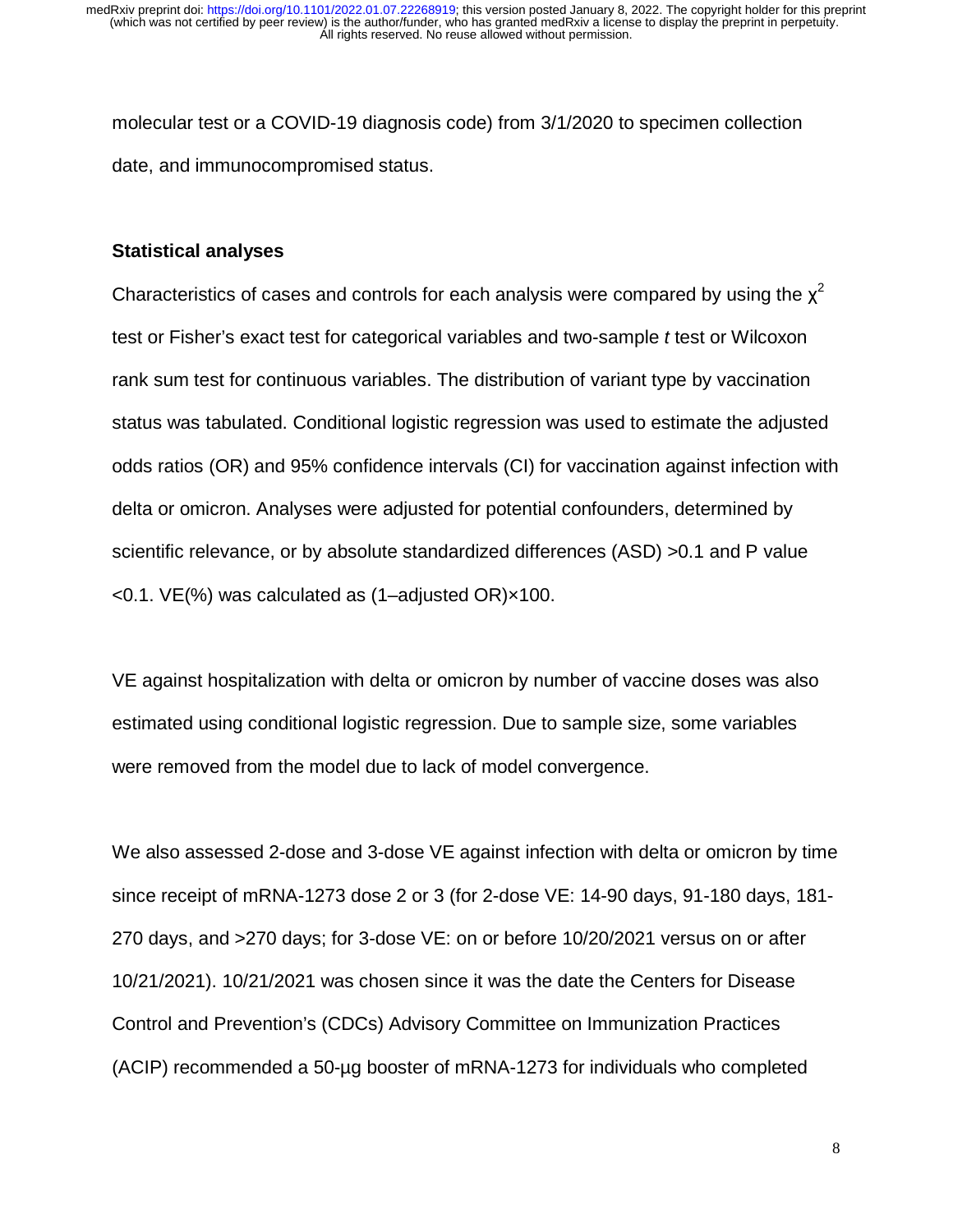their primary series  $\geq 6$  months prior.<sup>13,14</sup> As more immunocompromised persons might have received dose 3 before the October 2021 recommendation, we conducted a separate analysis that excluded immunocompromised individuals to assess durability of protection of 3 doses in immunocompetent individuals. We also evaluated 3-dose VE in select subgroups, including by age (<65, ≥65 years), sex, race/ethnicity (Hispanic, Non-Hispanic, and others), and immunocompromised status (yes, no). Conditional logistic regression was used for the age, sex, and race/ethnicity subgroup. Unconditional logistic regression with additional adjustment of matching factors in the model was used for the immunocompromised status subgroup and time since vaccination analyses because matched sets needed to be broken for analyses in these subgroups. SAS 9.4 was used for analyses. The study was approved by KPSC Institutional Review Board.

#### **Results**

The study included 6657 test positive cases with SGTF status available; 3513 (52.8%) individuals were unvaccinated (2040 delta, 1473 omicron), and 3144 (47.2%) were vaccinated (886 delta, 2258 omicron; 100 vaccinated with 1 dose, 2648 vaccinated with 2 doses, 396 vaccinated with 3 doses). The flow chart depicting selection steps is provided in Supplementary Figure 1. The distribution of covariates by test outcomes, separated by variant type, is summarized in Table 1 (2-dose and 3-dose analyses) and Supplementary Table 1 (1-dose analysis).

Omicron cases appeared to be younger and more frequently had a history of COVID-19 than delta cases. In the 2-dose and 3-dose analyses, 73.9% and 73.2% of omicron cases, respectively, were among 18-44 year-olds compared to 59.2% and 61.4% of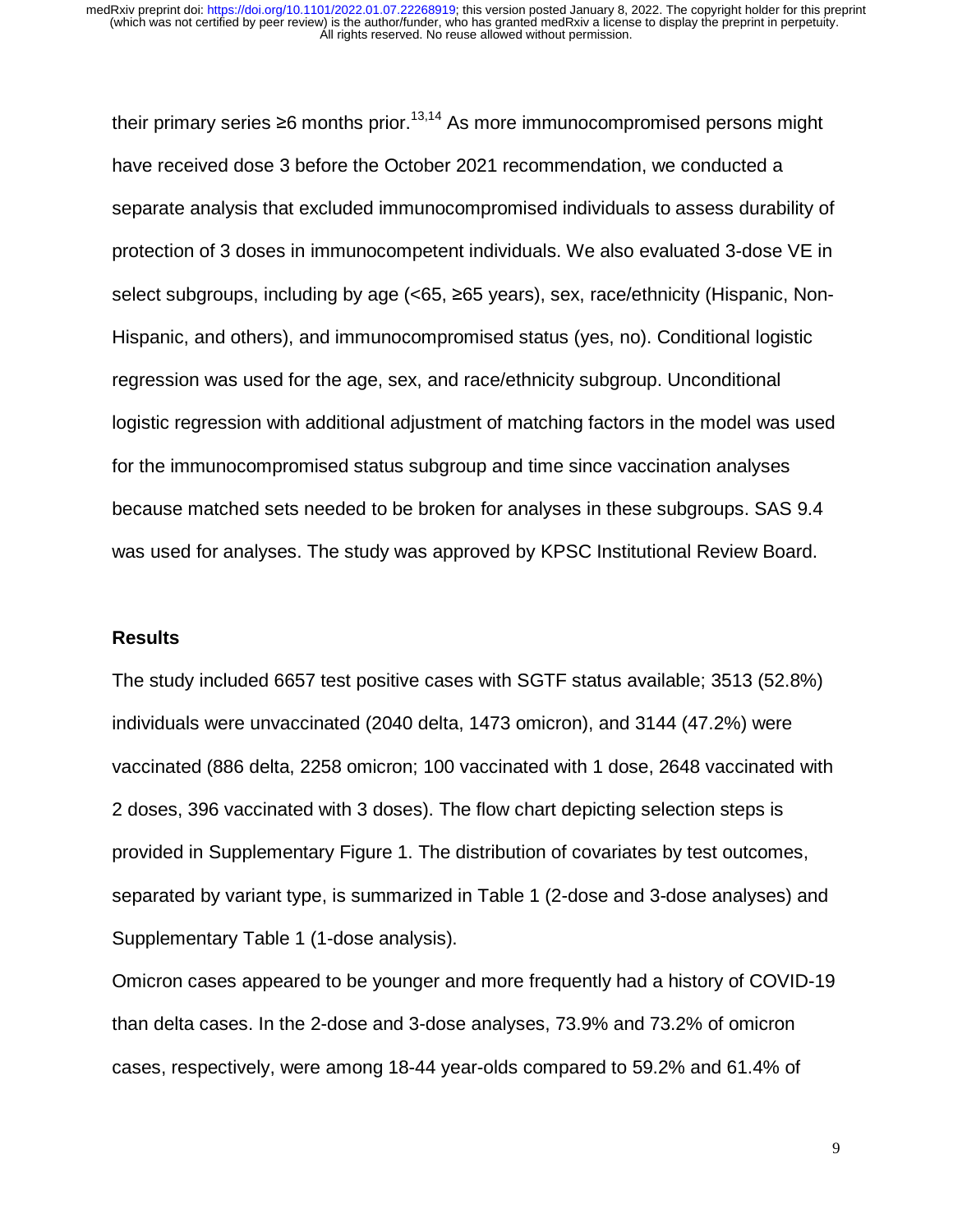delta cases (Table 1). 13.0% and 14.9% of omicron cases in the 2-dose and 3-dose analyses, respectively, had a history of COVID-19 versus 1.7% and 2.2% of delta cases.

Table 2 shows VE against delta and omicron infection or hospitalization. Overall, the 1 dose VE was 60.2% (95% CI, 42.6%-72.3%) and 20.3% (0.0%-39.8%), the 2-dose VE was 60.7% (56.5%-64.5%) and 0.0% (0.0%-3.1%), and the 3-dose VE was 95.2% (93.4%-96.4%) and 62.5% (56.2%-67.9%) against delta and omicron infection, respectively.

In analyses of 2-dose VE against delta infection by time since receipt of dose 2, VE at 14-90 days was 82.8% (69.6%-90.3%) and subsequently declined, with VE of 63.6% (51.8%-72.5%) at 91-180 days, 61.4% (56.8%-65.5%) at 181-270 days, and 52.9% (43.7%-60.5%) at >270 days (Table 2, Figure 1). The 2-dose VE against omicron infection was 30.4% (5.0%-49.0%) at 14-90 days and declined quickly to 15.2% (0.0%- 30.7%) at 91-180 days and 0.0% after 180 days. The 3-dose VE against delta infection was >90%, regardless of whether the third dose was received before or after 10/20/2021. For vaccinated cases, the median number of days from vaccination to positive test date was 35 and 112 days if dose 3 was received after 10/20/2021 or on and before that day, respectively. However, the VE against omicron infection was 63.6% (57.4%-68.9%) if dose 3 was received after 10/20/2021 (for vaccinated cases, median number of days from vaccination to positive test date was 36 days) and 39.1% (3.8%-61.5%) if received on or before 10/20/2021 (for vaccinated cases, median number of days from vaccination to positive test date was 103 days; Table 2). These estimates were similar in analyses excluding immunocompromised individuals, except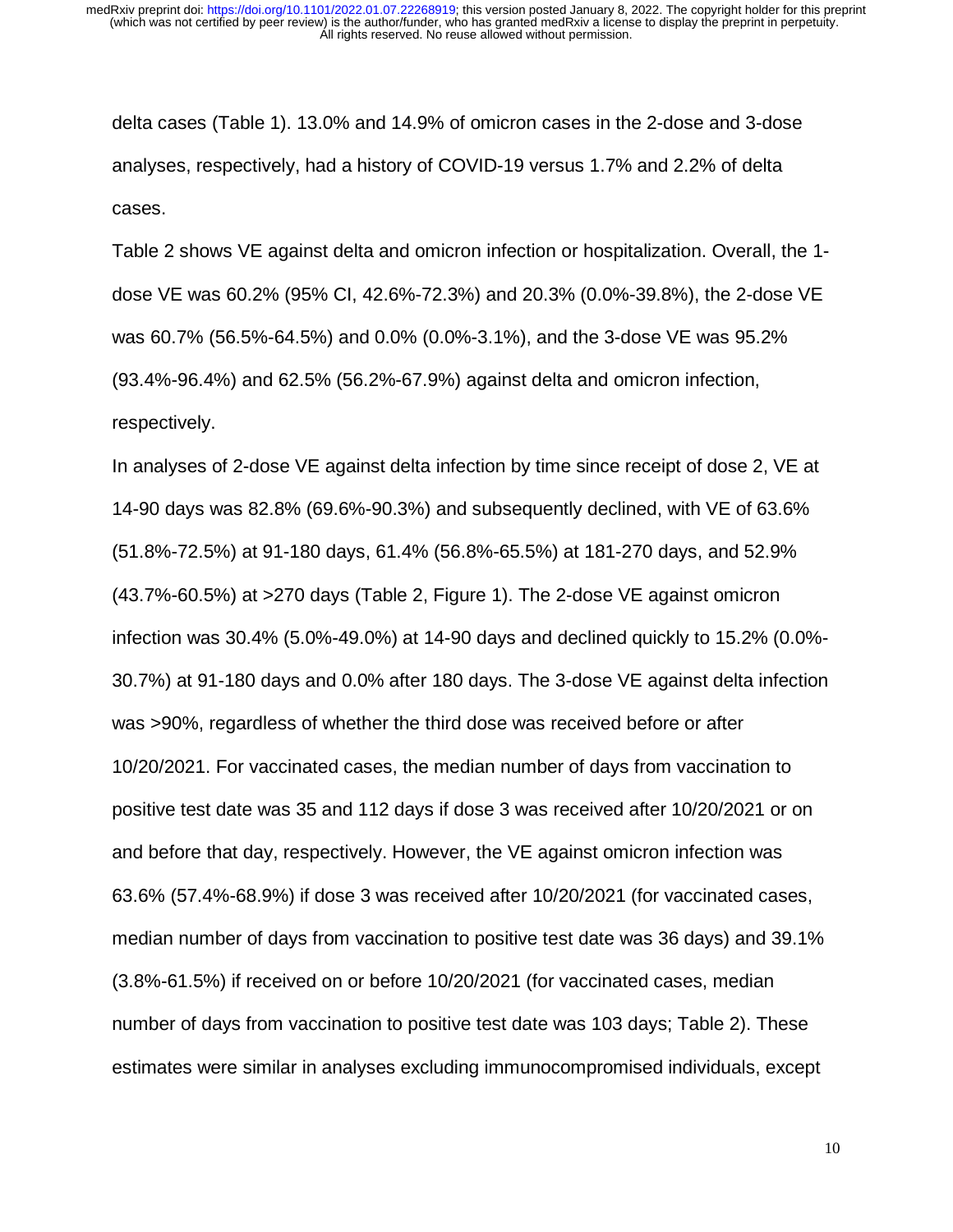that the VE against omicron infection increased to 49.0% (12.6%-70.2%) among immunocompetent individuals who received dose 3 before or on 10/20/21 (Table 2, Figure 2).

Only 4 vaccinated delta cases were hospitalized, of whom one received 1 dose and 3 received 2 doses (Table 2). Only 2 vaccinated omicron cases were hospitalized; both received 2 doses. None of the delta or omicron cases vaccinated with 3 doses were hospitalized. In comparison, 53 delta and 2 omicron unvaccinated cases were hospitalized (Table 2).

Table 3 presents the 3-dose VE against infection by subgroups. The 3-dose VE against delta was >95% across age, sex, and race/ethnicity groups but lower in the immunocompromised population (72.2% [12.2%-91.2%]). The 3-dose VE against omicron was 63.1% (56.6%-68.6%) in those <65 years and 57.1% (14.2%-78.6%) in those ≥65 years and only 11.5% (0.0%-66.5%) in the immunocompromised population compared to 63.6% (57.4%-68.9%) in the immunocompetent population.

### **Discussion**

We evaluated the effectiveness of mRNA-1273 against the highly mutated omicron variant in a sociodemographically diverse population in a real-world setting. Between 12/6/2021 and 12/23/2021, the rapidly increasing proportion of omicron positive specimens indicated unprecedented transmissibility and raised concerns over protection conferred by currently authorized or licensed COVID-19 vaccines. Our study demonstrates that while VE of 2 doses of mRNA-1273 against infection with delta is high and wanes slowly, consistent with our previous findings,  $6,12$  the 2-dose VE against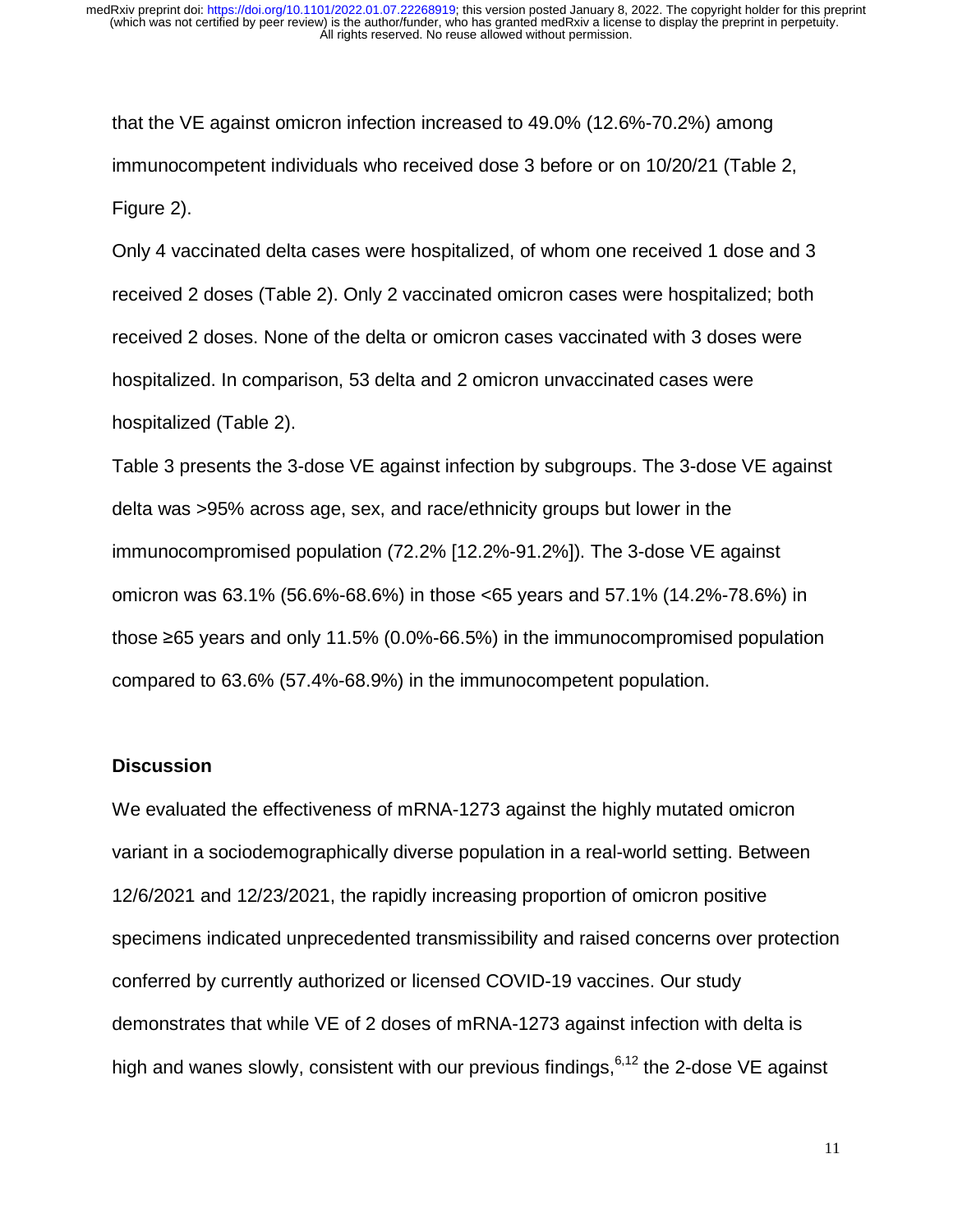omicron infection is poor and wanes quickly, providing minimal protection of 30% within 3 months of vaccination and virtually none thereafter. In addition, while the 3-dose VE against infection with delta is high and durable, that against omicron is lower. Nevertheless, the point estimate (>50%) and lower bound of the 95% CI (>30%) still meet the US FDA criteria for emergency use authorization for 2 doses of COVID-19 vaccines.<sup>15</sup> Also, this VE is similar to that against asymptomatic infection observed in the trial  $(63.0\%$  [56.6%-68.5%]).<sup>16</sup> The VE of 3 doses of mRNA-1273 against infection with omicron is negligible among immunocompromised persons. Taken together, these data suggest that third (booster) doses may be needed <6 months after dose 2 in immunocompetent individuals and that 3 doses can be inadequate to protect against omicron infection in immunocompromised individuals. Furthermore, the data highlight the potential need for periodic adjustment of vaccines to target circulating variants, including omicron, that have evolved to escape current vaccine-induced immunity. While there are limited prior data on VE of 2 or 3 doses of mRNA-1273 vaccine against infection or hospitalization with omicron, a preliminary analysis from Denmark found an initial VE of 2 doses of mRNA-1273 against omicron infection of 36.7% that waned quickly, similar to our findings.<sup>17</sup> An early report by Andrews et al found waning of 2dose protection with an initial VE of 2 doses of BNT162b2 against symptomatic infection with omicron of 88% (65.9%-95.8%) 2-9 weeks after dose 2 that declined to 34%-37% (95% CIs ranging from -5 to 59.6%) after 15 weeks post-dose 2, but increased to 75.5% (56.1%-86.3%) a median of 41 days (range 14-72 days) after a BNT162b2 booster.<sup>18</sup> Collie et al found that the VE of 2 doses of BNT162b2 against hospitalization during a proxy omicron period was 70% at least 14 days after receipt of dose 2.<sup>19</sup> In England,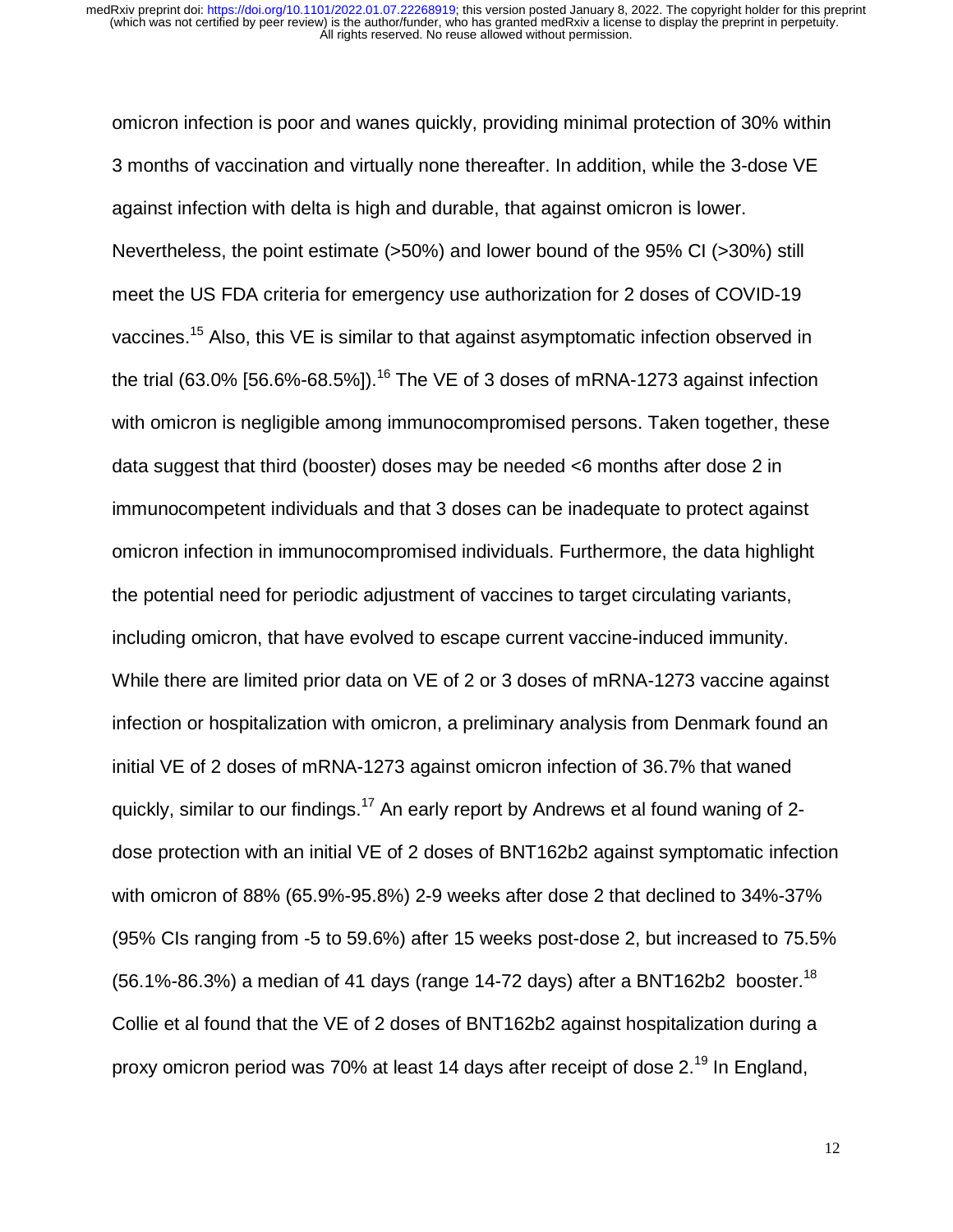after a primary course of BNT162b2 vaccine, VE against omicron infection was initially 70% after a BNT162b2 booster, dropping to 45% after ≥10 weeks, but stayed around 70%-75% for up to 9 weeks after an mRNA-1273 booster.<sup>10</sup>

A growing number of reports indicate that omicron disease is less severe than delta disease, resulting in a lower risk of hospitalization.<sup>1,20</sup> This may reflect greater replication of omicron in the upper versus lower respiratory tract, which may also contribute to more efficient transmission, resulting in increased absolute<sup>21</sup> numbers of hospitalizations. Booster vaccination has the potential to decrease hospital burden and improve outcomes. $^{22}$  While the number of cases and follow-up period were not sufficient in our study or other studies to assess potential waning VE against hospitalization with omicron, our results of waning VE against infection with omicron after dose 3 of mRNA-1273 underscores the importance of monitoring VE against hospitalization with omicron. This study provides novel data complementing recent reports of the effectiveness of other COVID-19 vaccines against omicron and has several strengths and limitations. Testing for SARS-CoV-2 infection was readily available among KPSC members, including drive-through testing and self-scheduled test appointments. Furthermore, we used a highly specific and sensitive RT-PCR test and monitored variant proportions at KPSC, allowing us to quickly assess VE of mRNA-1273 against omicron. Second, we considered all SGTF specimens as omicron, rather than specifying a Ct value threshold, although this may have overestimated omicron detection. Our rate of SGTF closely mirrored regional trends in omicron emergence from the CDC.<sup>11</sup> Furthermore, based on whole genome sequencing results received for a subset of 227 positive specimens, we confirmed that all 6 omicron cases exhibited SGTF, and the remaining 221 delta cases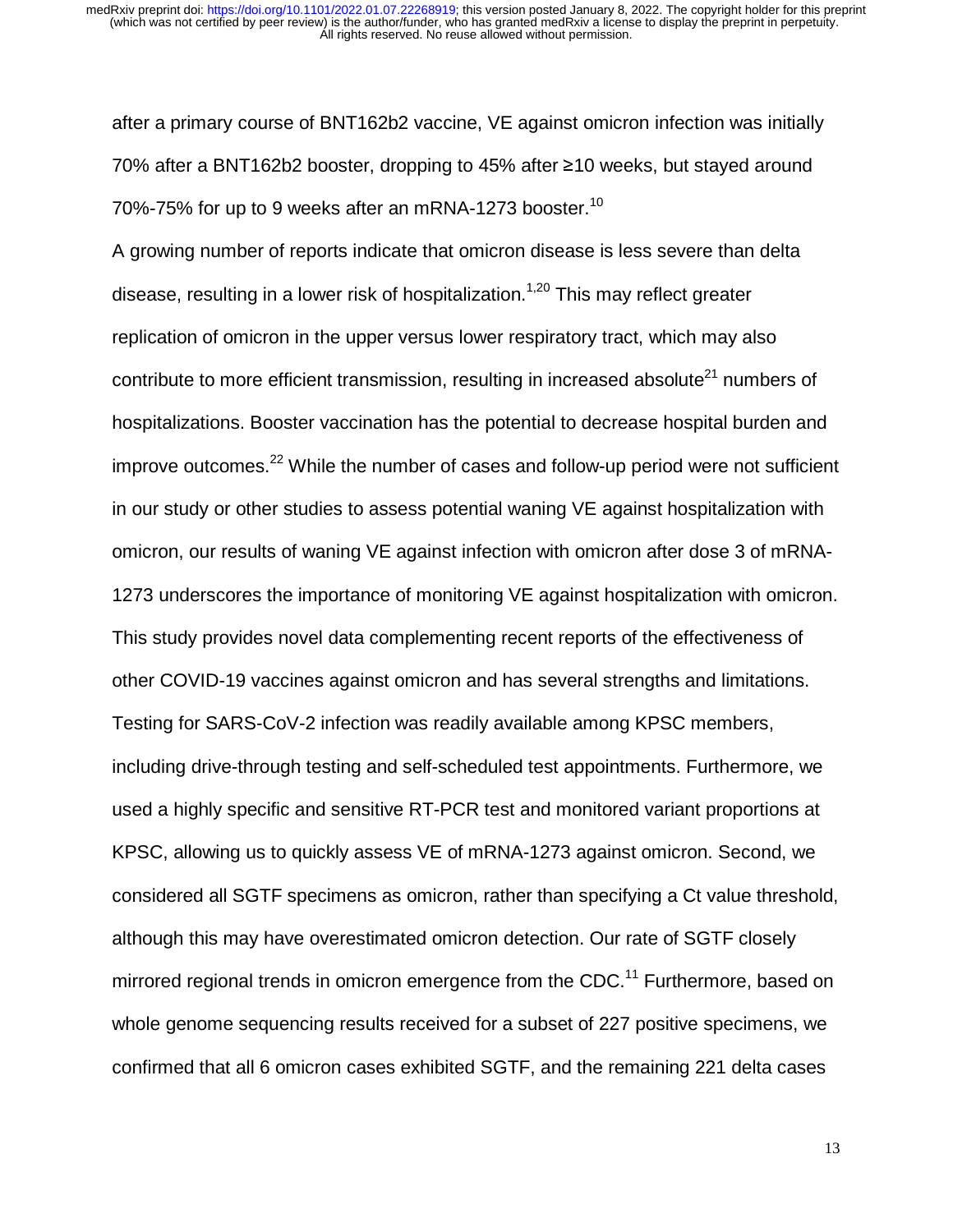were all negative for SGTF. Third, this study was representative of a large, diverse racial, ethnic, and socioeconomic population in Southern California, but may be less representative of other populations. However, analysis of the effectiveness of mRNA-1273 against delta and omicron in parallel provided an internal comparator that put results in context.<sup>12</sup> Fourth, some immunocompetent members who received a third dose before the 10/21/2021 ACIP recommendation may have received a 100-µg dose rather than a 50-µg booster dose of mRNA-1273. However, we were not able to clearly assess the difference, as dosage information was not available from external vaccination records. Finally, the number of hospitalized patients included was too small to draw definitive conclusions regarding VE and durability of 3 doses in preventing hospitalization. Long-term follow-up is needed to evaluate the durability of both 100-µg and 50-µg booster doses in preventing infection and hospitalization.

In conclusion, this study of mRNA-1273 found waning 2-dose VE against delta infection, high VE 3-dose VE against delta infection, and low 2-dose and 3-dose VE against omicron infection. Protection against omicron infection wanes within 3 months after dose 2, suggesting a need for a shorter interval between second and booster doses. Lack of protection against omicron infection in the immunocompromised population underscores the importance of the recommended fourth dose (booster) for this population. Continued monitoring of VE against omicron infection and hospitalization in immunocompetent and immunocompromised individuals and surveillance for the emergence of newer SARS-CoV-2 variants are warranted to inform future vaccination strategies.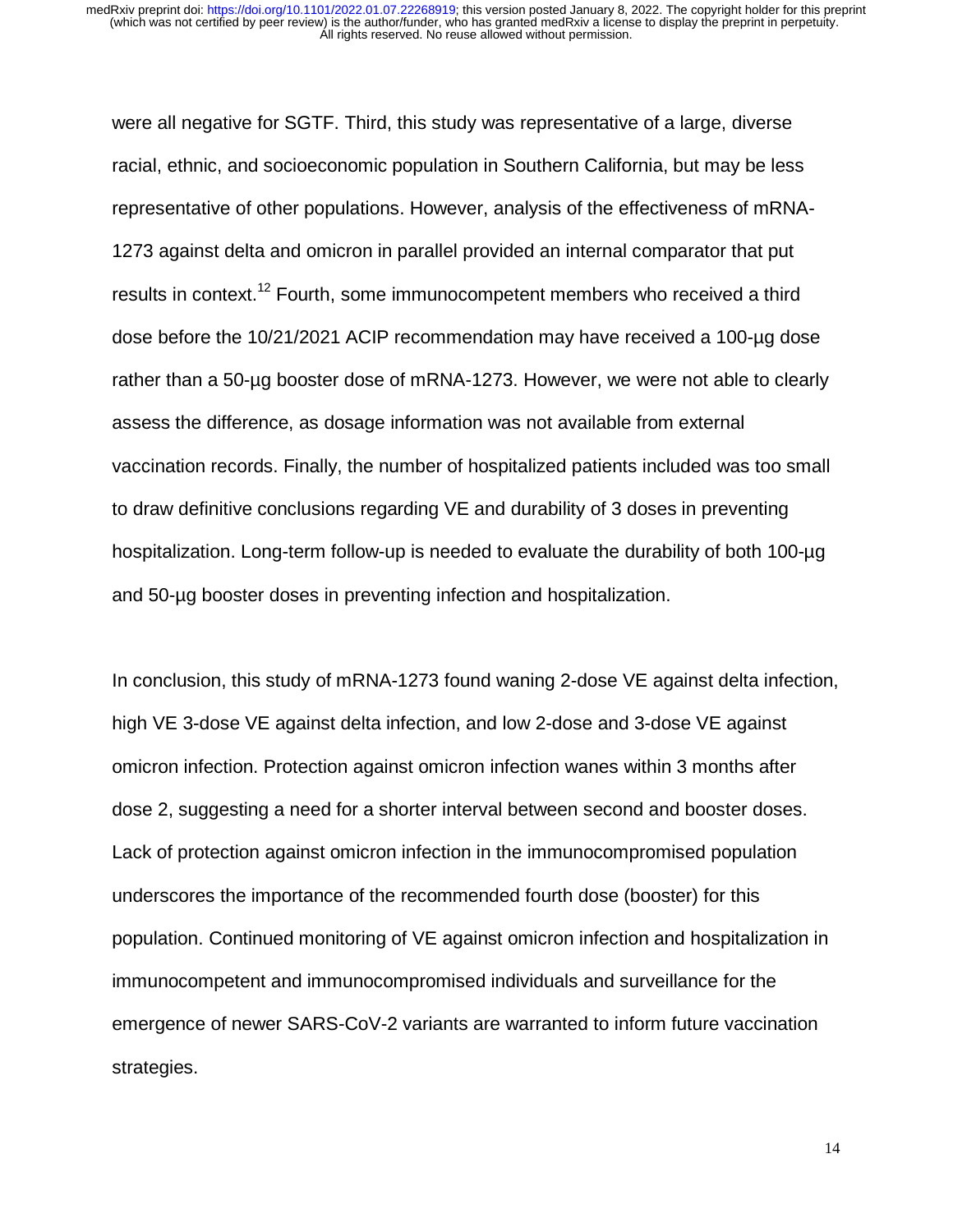## **References**

- 1. Wolter N, Jassat W, Walaza S, et al. Early assessment of the clinical severity of the SARS-CoV-2 Omicron variant in South Africa. medRxiv 2021:2021.12.21.21268116. DOI: 10.1101/2021.12.21.21268116.
- 2. Wilfredo F. Garcia-Beltran KJSD, Angelique Hoelzemer, Evan C. Lam, Adam D. Nitido, Maegan L. Sheehan, Cristhian Berrios, Onosereme Ofoman, Christina C. Chang, Blake M. Hauser, Jared Feldman, David J. Gregory, Mark C. Poznansky, Aaron G. Schmidt, A. John Iafrate, Vivek Naranbhai, Alejandro B. Balazs. mRNA-based COVID-19 vaccine boosters induce neutralizing immunity against SARS-CoV-2 Omicron variant. MedRxiv 2021;medRxiv 2021.12.14.21267755. DOI: https://doi.org/10.1101/2021.12.14.21267755.
- 3. Nicole A. Doria-Rose XS, Stephen D Schmidt, Sijy O'Dell, Charlene McDanal, Wenhong Feng, Jin Tong, Amanda Eaton, Maha Maglinao, Haili Tang, Kelly E. Manning, Venkata-Viswanadh Edara, Lilin Lai, Madison Ellis, Kathryn Moore, Katharine Floyd, Stephanie L. Foster, Robert L. Atmar, Kirsten E. Lyke, Tongqing Zhou, Lingshu Wang, Yi Zhang, Martin R Gaudinski, Walker P Black, Ingelise Gordon, Mercy Guech, Julie E Ledgerwood, John N Misasi, Alicia Widge, Paul C. Roberts, John Beigel, Bette Korber, Rolando Pajon, John R. Mascola, Mehul S. Suthar, David C. Montefiori. Booster of mRNA-1273 Strengthens SARS-CoV-2 Omicron Neutralization. MedRxiv 2021;medRxiv 2021.12.15.21267805. DOI: https://doi.org/10.1101/2021.12.15.21267805.
- 4. Cele S, Jackson L, Khan K, et al. SARS-CoV-2 Omicron has extensive but incomplete escape of Pfizer BNT162b2 elicited neutralization and requires ACE2 for infection. medRxiv 2021 (https://www.medrxiv.org/content/10.1101/2021.12.08.21267417v1.full.pdf).
- 5. Wilhelm A, Widera M, Grikscheit K, et al. Reduced Neutralization of SARS-CoV-2 Omicron Variant by Vaccine Sera and monoclonal antibodies medRxiv 2021 (https://www.medrxiv.org/content/10.1101/2021.12.07.21267432v2.full.pdf).
- 6. Bruxvoort KJ, Sy LS, Qian L, et al. Real-world effectiveness of the mRNA-1273 vaccine against COVID-19: Interim results from a prospective observational cohort study. Lancet Reg Health Am. DOI: 10.1016/j.lana.2021.100134.
- 7. United States Food and Drug Administration. SARS-CoV-2 Viral Mutations: Impact on COVID-19 Tests (https://www.fda.gov/medical-devices/coronavirus-covid-19-and-medical-devices/sars-cov-2-viralmutations-impact-covid-19-tests#detection-patterns).
- 8. WHO. Enhancing Readiness for Omicron (B.1.1.529): Technical Brief and Priority Actions for Member States.

https://www.google.com/url?sa=t&rct=j&q=&esrc=s&source=web&cd=&ved=2ahUKEwimuoq15pz1AhV WhlwKHf8IBJ0QFnoECAQQAQ&url=https%3A%2F%2Fwww.who.int%2Fdocs%2Fdefaultsource%2Fcoronaviruse%2Ftechnical-brief-and-priority-action-onomicron.pdf%3Fsfvrsn%3D50732953\_3%26download%3Dtrue&usg=AOvVaw03aUWlgT4Giv-PS1jVYZGK.

- 9. Public Health England. Investigation of novel SARS-CoV-2 variant: variant of convern 202012/01. 2020. (https://assets.publishing.service.gov.uk/government/uploads/system/uploads/attachment\_data/file/959438/ Technical Briefing VOC SH\_NJL2\_SH2.pdf).
- 10. Public Health England. SARS-CoV-2 variants of concern and variants under investigation in England 2021. (https://assets.publishing.service.gov.uk/government/uploads/system/uploads/attachment\_data/file/1043807 /technical-briefing-33.pdf).
- 11. United States Centers for Disease Control and Prevention. COVID Data Tracker: Variant Proportions. (https://covid.cdc.gov/covid-data-tracker/#variant-proportions).
- 12. Bruxvoort KJ, Sy LS, Qian L, et al. Effectiveness of mRNA-1273 against delta, mu, and other emerging variants of SARS-CoV-2: test negative case-control study. BMJ 2021;375:e068848. DOI: 10.1136/bmj-2021-068848.
- 13. United States Centers for Disease Control and Prevention. CDC Expands Eligibility for COVID-19 Booster Shots 2021.
- 14. United States Centers for Disease Control and Prevention. Choosing Your COVID-19 Booster Shot. (https://www.cdc.gov/coronavirus/2019-ncov/vaccines/booster-shot.html).
- 15. Food and Drug Administration. Emergency Use Authorization for Vaccines to Prevent COVID-19: Guidance for Industry. 2021. (https://www.fda.gov/media/142749/download).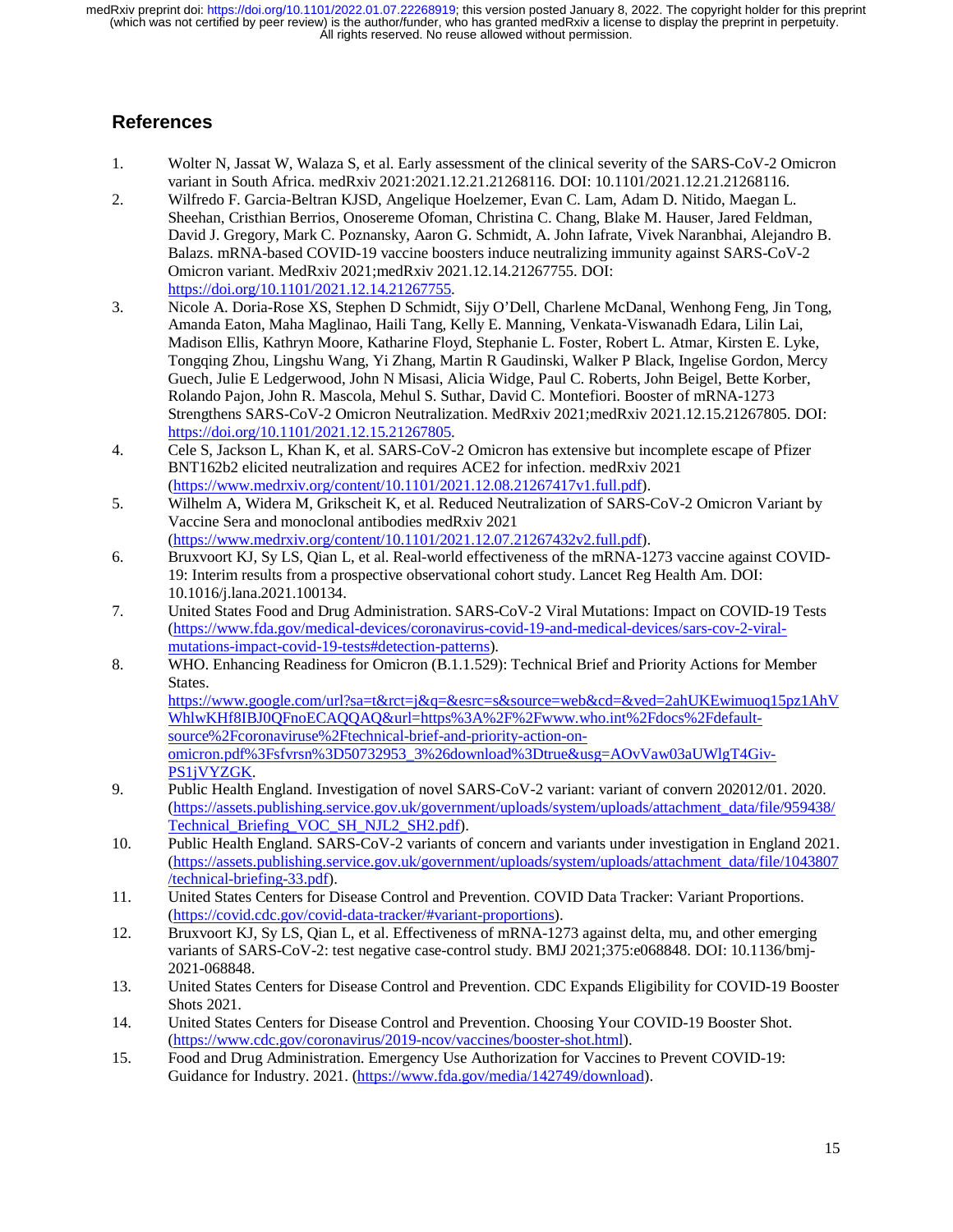- 16. El Sahly HM, Baden LR, Essink B, et al. Efficacy of the mRNA-1273 SARS-CoV-2 Vaccine at Completion of Blinded Phase. N Engl J Med 2021;385(19):1774-1785. DOI: 10.1056/NEJMoa2113017.
- 17. Hansen CH, Schelde AB, Moustsen-Helm IR, et al. Vaccine effectiveness against SARS-CoV-2 infection with the Omicron or Delta variants following a two-dose or booster BNT162b2 or mRNA-1273 vaccination series: A Danish cohort study. medRxiv 2021 (https://www.medrxiv.org/content/10.1101/2021.12.20.21267966v2 ).
- 18. Andrews N, Stowe J, Kirsebom F, et al. Effectiveness of COVID-19 vaccines against the Omicron (B.1.1.529) variant of concern. medRxiv 2021:2021.12.14.21267615. DOI: 10.1101/2021.12.14.21267615.
- 19. Collie S, Champion J, Moultrie H, Bekker LG, Gray G. Effectiveness of BNT162b2 Vaccine against Omicron Variant in South Africa. N Engl J Med 2021. DOI: 10.1056/NEJMc2119270.
- 20. Ferguson N, Ghani A, Cori A, Hogan A, Hinsley W, E V. Report 49: Growth, population distribution and immune escape of Omicron in England Imperial College London, 2021. (https://www.imperial.ac.uk/media/imperial-college/medicine/mrc-gida/2021-12-16-COVID19-Report-49.pdf).
- 21. Chan MCW, Hui KP, Ho J, et al. SARS-CoV-2 Omicron variant replication in human respiratory tract ex vivo. Research Square 2021 (https://www.researchsquare.com/article/rs-1189219/v1).
- 22. French G, Hulse M, Nguyen D, et al. Impact of hospital strain on excess deaths during the COVID-19 pandemic — United States, July 2020–July 2021. MMWR Morb Mortal Wkly Rep 2021;70:1613-1616. DOI: http://dx.doi.org/10.15585/mmwr.mm7046a5external icon.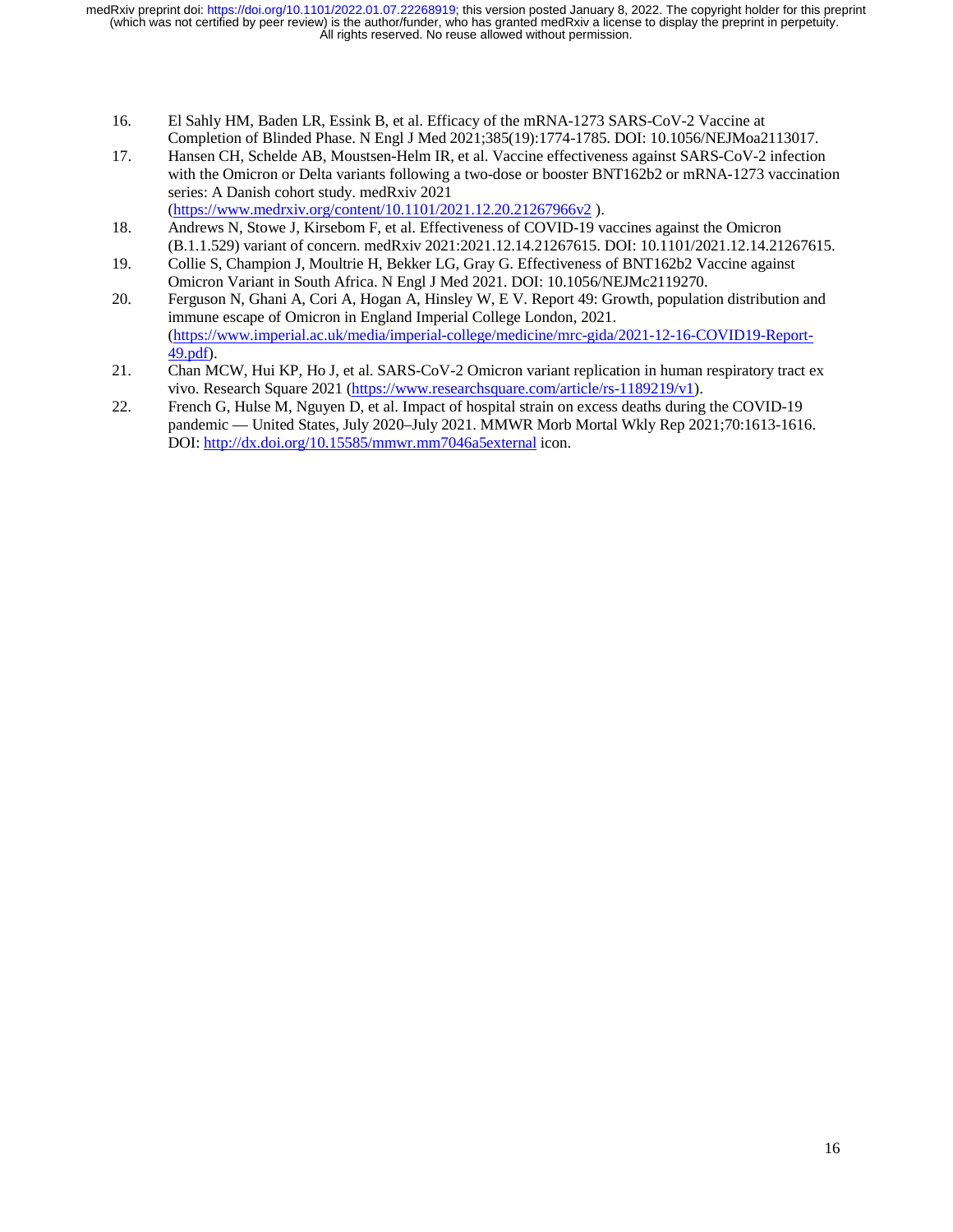# **List of Tables**

| Table 1. Characteristics of SARS-CoV-2 test positive cases and test negative controls, by |  |
|-------------------------------------------------------------------------------------------|--|
| Table 2. Vaccine effectiveness of test positive SARS-CoV-2 cases among mRNA-1273          |  |
|                                                                                           |  |
| Table 3. Vaccine effectiveness of test positive SARS-CoV-2 cases by subgroups among mRNA- |  |
|                                                                                           |  |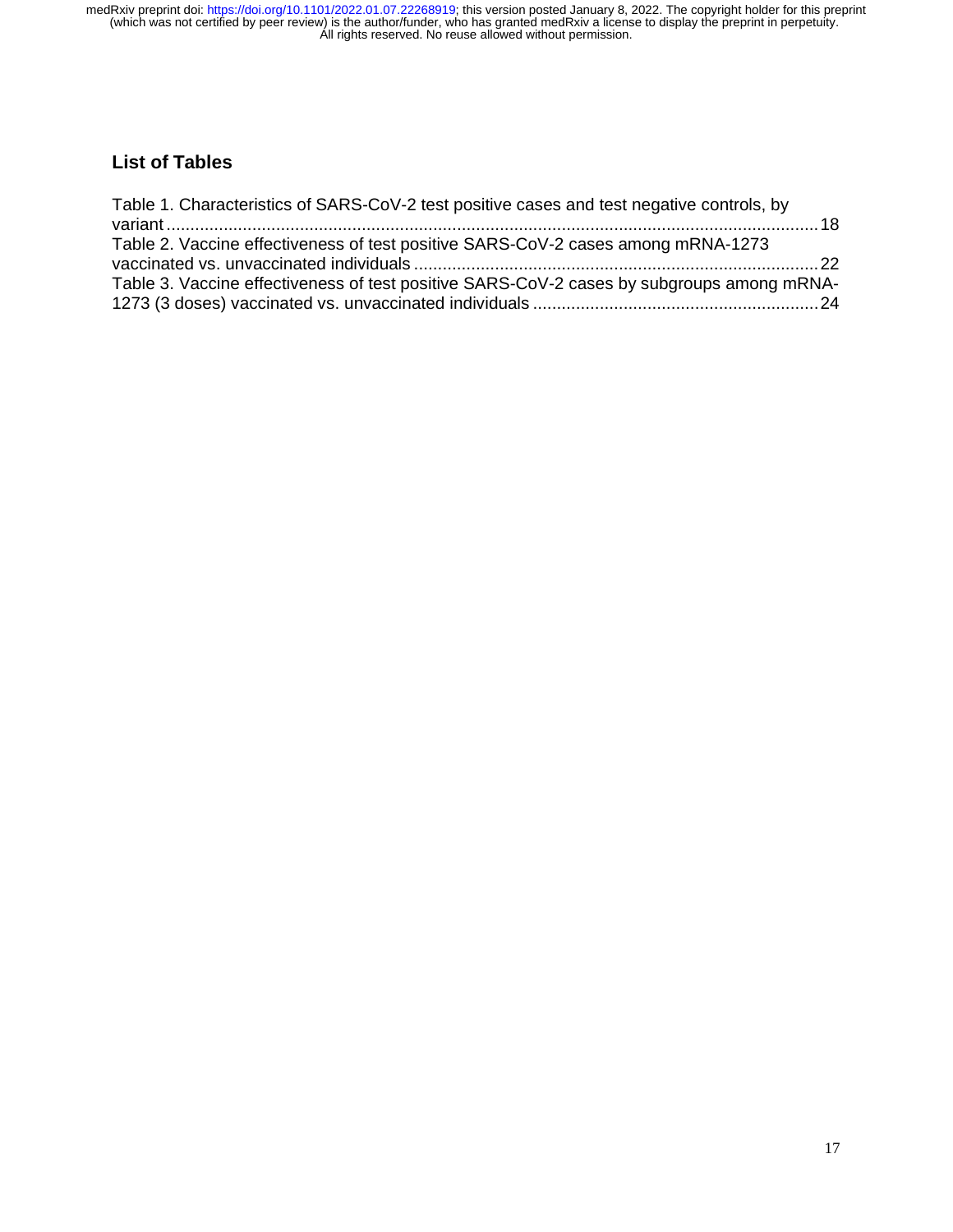|                                               |                      |                      |                 | 2 dose               |                      | 3 dose        |                      |                      |                 |                      |                      |               |
|-----------------------------------------------|----------------------|----------------------|-----------------|----------------------|----------------------|---------------|----------------------|----------------------|-----------------|----------------------|----------------------|---------------|
|                                               |                      | Delta                |                 |                      | Omicron              |               |                      | Delta                |                 |                      | Omicron              |               |
|                                               | <b>Test Positive</b> | <b>Test Negative</b> | p-<br>value/ASD | <b>Test Positive</b> | <b>Test Negative</b> | p value/ASD   | <b>Test Positive</b> | <b>Test Negative</b> | p value/ASD     | <b>Test Positive</b> | <b>Test Negative</b> | p value/ASD   |
|                                               | $N = 2833$           | $N = 14165$          |                 | N-3328               | $N = 16640$          |               | $N = 2097$           | $N = 10485$          |                 | $N = 1812$           | N-9060               |               |
| Age at specimen collection date, years        |                      |                      | 0.67 / 0.01     |                      |                      | < 0.01 / 0.13 |                      |                      | 0.04 / 0.05     |                      |                      | < 0.01 / 0.14 |
| mean (sd)                                     | 42 46 (14.57)        | 42.64 (14.64)        |                 | 36.64 (12.76)        | 38 32 (12.81)        |               | 41 64 (14 49)        | 42 40 (14.55)        |                 | 37.27 (13.62)        | 39.19 (13.54)        |               |
| median                                        | 41                   | 41                   |                 | 34                   | 36                   |               | 40                   | 40                   |                 | 35                   | 37                   |               |
| Q1, Q3                                        | 32, 53               | 31, 53               |                 | 26, 45               | 29, 45               |               | 31, 52               | 31, 53               |                 | 26, 45               | 30, 46               |               |
| min, max                                      | 18, 92               | 18,98                |                 | 18, 93               | 18, 93               |               | 18,89                | 18, 103              |                 | 18, 93               | 18, 97               |               |
| Age at specimen collection date, years, n (%) |                      |                      | N/A             |                      |                      | N/A           |                      |                      | N/A             |                      |                      | N/A           |
| 1844                                          | 1676 (59.2%)         | 8380 (59.2%)         |                 | 2458 (73.9%)         | 12290 (73.9%)        |               | 1288 (61.4%)         | 6440 (61.4%)         |                 | 1327 (73.2%)         | 6635 (73.2%)         |               |
| 45-64                                         | 946 (33.4%)          | 4730 (33.4%)         |                 | 778 (23.4%)          | 3890 (23.4%)         |               | 659 (31.4%)          | 3295 (31.4%)         |                 | 399 (22.0%)          | 1995 (22.0%)         |               |
| 65-74                                         | 156 (5.5%)           | 780 (5.5%)           |                 | 75 (2.3%)            | 375 (2.3%)           |               | 114 (5.4%)           | 570 (5.4%)           |                 | 64 (3.5%)            | 320 (3.5%)           |               |
| $\geq 75$                                     | 55 (1.9%)            | 275 (1.9%)           |                 | 17 (0.5%)            | 85 (0.5%)            |               | 36 (1.7%)            | 180 (1.7%)           |                 | 22 (1.2%)            | 110 (1.2%)           |               |
| Sex, n (%)                                    |                      |                      | N/A             |                      |                      | N/A           |                      |                      | N/A             |                      |                      | N/A           |
| Female                                        | 1536 (54.2%)         | 7680 (54.2%)         |                 | 1912 (57.5%)         | 9560 (57.5%)         |               | 1110 (52.9%)         | 5550 (52.9%)         |                 | 1015 (56.0%)         | 5075 (56.0%)         |               |
| Male                                          | 1297 (45.8%)         | 6485 (45.8%)         |                 | 1416 (42.5%)         | 7080 (42.5%)         |               | 987 (47.1%)          | 4935 (47.1%)         |                 | 797 (44.0%)          | 3985 (44 0%)         |               |
| Race/Ethnicity, n (%)                         |                      |                      | N/A             |                      |                      | N/A           |                      |                      | N/A             |                      |                      | N/A           |
| Non-Hispanic White                            | 1120 (39.5%)         | 5600 (39.5%)         |                 | 969 (29.1%)          | 4845 (29.1%)         |               | 846 (40.3%)          | 4230 (40.3%)         |                 | 603 (33.3%)          | 3015 (33.3%)         |               |
| Non-Hispanic Black                            | 153 (5.4%)           | 765 (5.4%)           |                 | 384 (11.5%)          | 1920 (11.5%)         |               | 124 (5.9%)           | 620 (5.9%)           |                 | 211 (11.6%)          | 1055 (11.6%)         |               |
| Hispanic                                      | 1242 (43.8%)         | 6210 (43.8%)         |                 | 1401 (42.1%)         | 7005 (42.1%)         |               | 890 (42.4%)          | 4450 (42.4%)         |                 | 709 (39.1%)          | 3545 (39.1%)         |               |
| Non-Hispanic Asian                            | 111 (3.9%)           | 555 (3.9%)           |                 | 238 (7.2%)           | 1190 (7.2%)          |               | 71 (3.4%)            | 355 (3.4%)           |                 | 115 (6.3%)           | 575 (6.3%)           |               |
| Other/Unknown                                 | 207 (7.3%)           | 1035 (7.3%)          |                 | 336 (10.1%)          | 1680 (10.1%)         |               | 166 (7.9%)           | 830 (7.9%)           |                 | 174 (9.6%)           | 870 (9.6%)           |               |
| $BMI^{b}$ , n (%)                             |                      |                      | < 0.01 / 0.17   |                      |                      | < 0.01 / 0.14 |                      |                      | $<$ 0.01 / 0.20 |                      |                      | < 0.01 / 0.17 |
| < 18.5                                        | 19 (0.7%)            | 131 (0.9%)           |                 | 38 (1.1%)            | 186 (1.1%)           |               | 13 (0.6%)            | 99 (0.9%)            |                 | 25 (1.4%)            | 101 (1.1%)           |               |
| $18.5 - 25$                                   | 484 (17.1%)          | 2925 (20.6%)         |                 | 839 (25.2%)          | 3598 (21.6%)         |               | 362 (17.3%)          | 2232 (21.3%)         |                 | 456 (25.2%)          | 2074 (22.9%)         |               |
| $25 - 30$                                     | 756 (26.7%)          | 3964 (28.0%)         |                 | 903 (27.1%)          | 4423 (26.6%)         |               | 550 (26.2%)          | 3055 (29.1%)         |                 | 524 (28.9%)          | 2430 (26.8%)         |               |
| $30 - 35$                                     | 593 (20.9%)          | 2780 (19.6%)         |                 | 563 (16.9%)          | 3192 (19.2%)         |               | 423 (20.2%)          | 1987 (19.0%)         |                 | 296 (16.3%)          | 1631 (180%)          |               |
| $35 - 40$                                     | 278 (9.8%)           | 1493 (10.5%)         |                 | 283 (8.5%)           | 1692 (10.2%)         |               | 209 (10.0%)          | 1020 (9.7%)          |                 | 136 (7.5%)           | 909 (10.0%)          |               |
| $40 - 45$                                     | 114 (4.0%)           | 652 (4.6%)           |                 | 127 (3.8%)           | 781 (4.7%)           |               | 87 (4.1%)            | 441 (4.2%)           |                 | 56 (3.1%)            | 437 (4.8%)           |               |
| $\geq 45$                                     | 76 (2.7%)            | 424 (3.0%)           |                 | 77 (2.3%)            | 576 (3.5%)           |               | 47 (2.2%)            | 274 (2.6%)           |                 | 38 (2.1%)            | 282 (3.1%)           |               |
| Unknown                                       | 513 (18.1%)          | 1796 (12.7%)         |                 | 498 (15.0%)          | 2192 (13.2%)         |               | 406 (19.4%)          | 1377 (13.1%)         |                 | 281 (15.5%)          | 1196 (13.2%)         |               |

## Table 1. Characteristics of SARS-CoV-2 test positive cases and test negative controls, by variant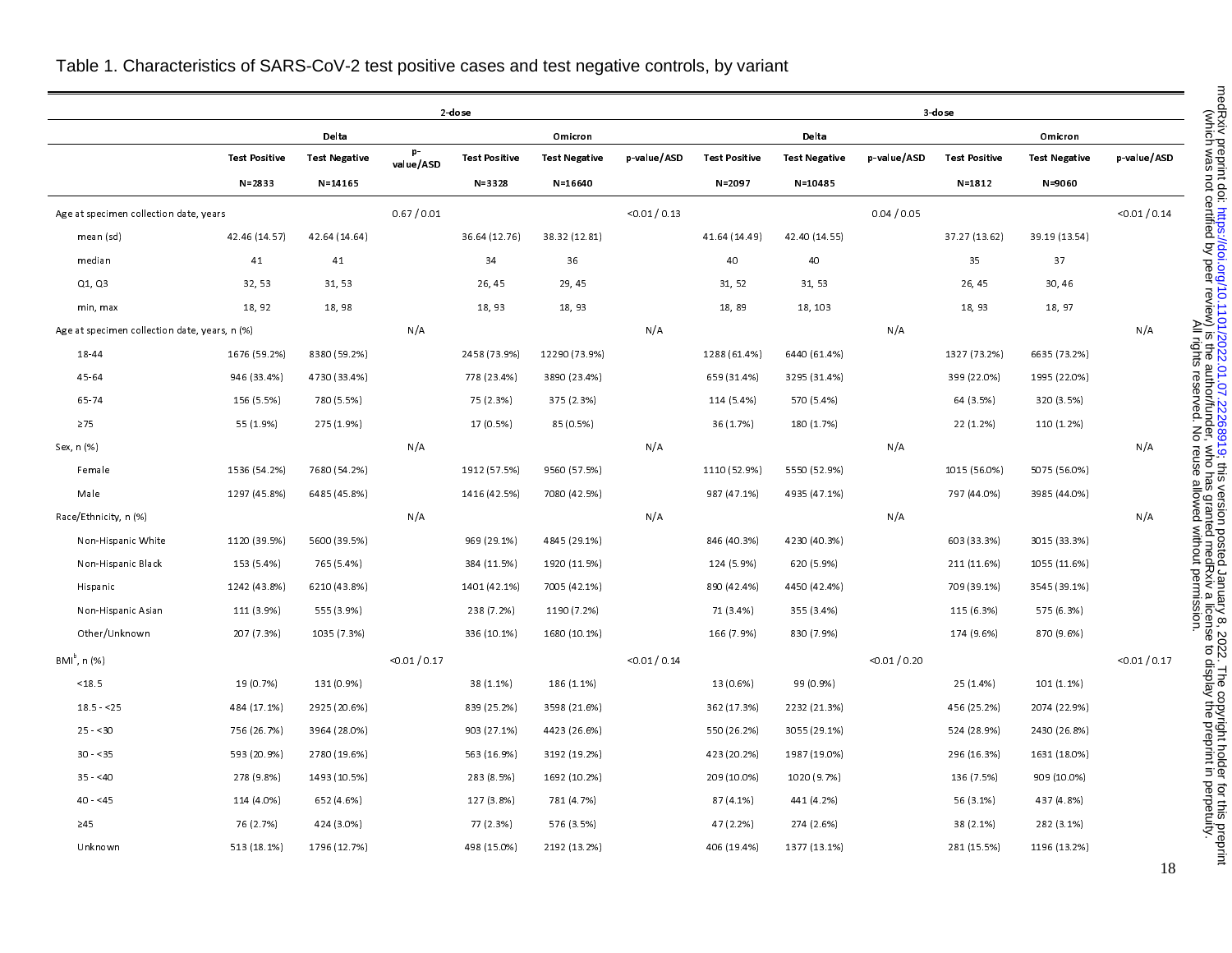|              | Smoking <sup>b</sup> , n (%)                           |              |               | < 0.01 / 0.13   |              |               | < 0.01 / 0.08 |              |               | < 0.01 / 0.17 |              |              | < 0.01 / 0.09 |
|--------------|--------------------------------------------------------|--------------|---------------|-----------------|--------------|---------------|---------------|--------------|---------------|---------------|--------------|--------------|---------------|
| No           |                                                        | 1913 (67.5%) | 10162 (71.7%) |                 | 2484 (74.6%) | 12328 (74.1%) |               | 1389 (66.2%) | 7595 (72.4%)  |               | 1332 (73.5%) | 6673 (73.7%) |               |
| Yes          |                                                        | 500 (17.6%)  | 2526 (17.8%)  |                 | 445 (13.4%)  | 2586 (15.5%)  |               | 365 (17.4%)  | 1771 (16.9%)  |               | 243 (13.4%)  | 1416 (15.6%) |               |
|              | Unknown                                                | 420 (14.8%)  | 1477 (10.4%)  |                 | 399 (12.0%)  | 1726 (10.4%)  |               | 343 (16.4%)  | 1119 (10.7%)  |               | 237 (13.1%)  | 971 (10.7%)  |               |
|              | Charlson comorbidity score <sup>a</sup> , n (%)        |              |               | < 0.01 / 0.11   |              |               | < 0.01 / 0.15 |              |               | < 0.01 / 0.15 |              |              | < 0.01 / 0.18 |
| 0            |                                                        | 2274 (80.3%) | 10860 (76.7%) |                 | 2836 (85.2%) | 13522 (81.3%) |               | 1719 (82.0%) | 8067 (76.9%)  |               | 1539 (84.9%) | 7132 (78.7%) |               |
| $\mathbf{1}$ |                                                        | 348 (12.3%)  | 1815 (12.8%)  |                 | 365 (11.0%)  | 1948 (11 7%)  |               | 241 (11.5%)  | 1328 (12.7%)  |               | 189 (10.4%)  | 1167 (12.9%) |               |
| $\geq$ 2     |                                                        | 211 (7.4%)   | 1490 (10.5%)  |                 | 127 (3.8%)   | 1170 (7.0%)   |               | 137 (6.5%)   | 1090 (10.4%)  |               | 84 (4.6%)    | 761 (8.4%)   |               |
|              | Frailty index <sup>ª</sup> , n (%)                     |              |               | < 0.01 / 0.18   |              |               | < 0.01 / 0.12 |              |               | < 0.01 / 0.20 |              |              | < 0.01 / 0.15 |
|              | Quartile 1                                             | 667 (23.5%)  | 3228 (22.8%)  |                 | 888 (26.7%)  | 4104 (24.7%)  |               | 480 (22.9%)  | 2492 (23.8%)  |               | 463 (25.6%)  | 2249 (24.8%) |               |
|              | Quartile 2                                             | 922 (32.5%)  | 3610 (25.5%)  |                 | 905 (27.2%)  | 4075 (24.5%)  |               | 692 (33.0%)  | 2627 (25.1%)  |               | 503 (27.8%)  | 2221 (24.5%) |               |
|              | Quartile 3                                             | 667 (23.5%)  | 3658 (25.8%)  |                 | 833 (25.0%)  | 4172 (25.1%)  |               | 511 (24.4%)  | 2634 (25.1%)  |               | 483 (26.7%)  | 2236 (24.7%) |               |
|              | Quartile 4 (most frail)                                | 577 (20.4%)  | 3669 (25.9%)  |                 | 702 (21.1%)  | 4289 (25.8%)  |               | 414 (19.7%)  | 2732 (26.1%)  |               | 363 (20.0%)  | 2354 (26.0%) |               |
|              | Chronic diseases <sup>a</sup> , n (%)                  |              |               |                 |              |               |               |              |               |               |              |              |               |
|              | Kidney disease                                         | 49 (1.7%)    | 449 (3.2%)    | $<$ 0.01 / 0.09 | 17 (0.5%)    | 308 (1.9%)    | < 0.01 / 0.12 | 33 (1.6%)    | 286 (2.7%)    | < 0.01 / 0.08 | 15 (0.8%)    | 203 (2.2%)   | < 0.01 / 0.12 |
|              | Heart disease                                          | 31 (1.1%)    | 335 (2.4%)    | <0.01 / 0.10    | 15 (0.5%)    | 212 (1.3%)    | < 0.01 / 0.09 | 24 (1.1%)    | 197 (1.9%)    | 0.02 / 0.06   | 19 (1.0%)    | 148 (1.6%)   | 0.06 / 0.05   |
|              | Lung disease                                           | 209 (7.4%)   | 1246 (8.8%)   | 0.01 / 0.05     | 235 (7.1%)   | 1327 (8.0%)   | 0.07 / 0.03   | 142 (6.8%)   | 898 (8.6%)    | 0.01 / 0.07   | 122 (6.7%)   | 802 (8.9%)   | < 0.01 / 0.08 |
|              | Liver disease                                          | 86 (3.0%)    | 494 (3.5%)    | 0.23 / 0.03     | 57 (1.7%)    | 455 (2.7%)    | < 0.01 / 0.07 | 56 (2.7%)    | 340 (3.2%)    | 0.17/0.03     | 30 (1.7%)    | 271 (3.0%)   | < 0.01 / 0.09 |
|              | Diabetes                                               | 213 (7.5%)   | 1300 (9.2%)   | < 0.01 / 0.06   | 157 (4.7%)   | 1128 (6.8%)   | < 0.01 / 0.09 | 128 (6.1%)   | 870 (8.3%)    | < 0.01 / 0.08 | 76 (4.2%)    | 697 (7.7%)   | < 0.01 / 0.15 |
|              | Immunocompromised status, n (%)                        |              |               | < 0.01 / 0.10   |              |               | < 0.01 / 0.09 |              |               | < 0.01 / 0.16 |              |              | < 0.01 / 0.12 |
| No           |                                                        | 2787 (98.4%) | 13721 (96.9%) |                 | 3278 (98.5%) | 16180 (97.2%) |               | 2072 (98.8%) | 10095 (96.3%) |               | 1782 (98.3%) | 8742 (96.5%) |               |
| Yes          |                                                        | 46 (1.6%)    | 444 (3.1%)    |                 | 50 (1.5%)    | 460 (2.8%)    |               | 25 (1.2%)    | 390 (3.7%)    |               | 30 (1.7%)    | 318 (3.5%)   |               |
|              | HIV/AIDS<br>Leukemia/lymphoma,<br>congenital and other | 2(4.3%)      | 34 (7.7%)     |                 | 8 (16.0%)    | 30 (6.5%)     |               | 1 (4.0%)     | 48 (12.3%)    |               | 4 (13.3%)    | 34 (10.7%)   |               |
|              | immunodeficiencies,<br>asplenia/hyposplenia            | 21 (45.7%)   | 145 (32 7%)   |                 | 18 (36.0%)   | 141 (30.7%)   |               | 10 (40 0%)   | 128 (32.8%)   |               | 10 (33.3%)   | 105 (33.0%)  |               |
|              | Organ transplant                                       | 3(6.5%)      | 28 (6.3%)     |                 | $2(4.0\%)$   | 28 (6.1%)     |               | $2(8.0\%)$   | 24 (6 2%)     |               | 1(3.3%)      | 23 (7.2%)    |               |
| medications  | Immunosuppressant                                      | 25 (54.3%)   | 291 (65.5%)   |                 | 27 (54.0%)   | 321 (69.8%)   |               | 16 (64.0%)   | 239 (61.3%)   |               | 18 (60.0%)   | 215 (67.6%)  |               |
|              | Autoimmune conditions <sup>a</sup> , n (%)             |              |               | 0.24 / 0.02     |              |               | 0.05 / 0.04   |              |               | 0.02 / 0.06   |              |              | 0.01 / 0.07   |
| No           |                                                        | 2768 (97.7%) | 13785 (97.3%) |                 | 3274 (98.4%) | 16280 (97.8%) |               | 2055 (98.0%) | 10182 (97.1%) |               | 1781 (98.3%) | 8809 (97.2%) |               |
| Yes          |                                                        | 65 (2.3%)    | 380 (2.7%)    |                 | 54 (1.6%)    | 360 (2.2%)    |               | 42 (2.0%)    | 303 (2.9%)    |               | 31 (1.7%)    | 251 (2.8%)   |               |
|              | Rheumatoid arthritis                                   | 19 (29.2%)   | 158 (41.6%)   |                 | 25 (46.3%)   | 134 (37.2%)   |               | 10 (23.8%)   | 101 (33.3%)   |               | 16 (51.6%)   | 82 (32.7%)   |               |
| disease      | Inflammatory bowel                                     | 18 (27.7%)   | 83 (21 8%)    |                 | 11 (20.4%)   | 105 (29.2%)   |               | 14 (33.3%)   | 80 (26.4%)    |               | 5 (16.1%)    | 72 (28.7%)   |               |
| arthritis    | Psoriasis and psoriatic                                | 24 (36.9%)   | 125 (32.9%)   |                 | 13 (24.1%)   | 102 (28.3%)   |               | 15 (35.7%)   | 107 (35.3%)   |               | 7 (22.6%)    | 89 (35.5%)   |               |

medRxiv preprint doi: https://doi.org/10.1101/2022.01.07.22268919; this version posted January 8, 2022. The copyright holder for this preprint<br>(which was not certified by peer review) is the author/funder, who has granted The copyright holder for this preprint that is prepries is this version posted Danced Dans and this preprint this preprint the contribution or the copyright replace is the copyright replace in the contribution of  $202.2$ . (which was not certified by peer review) is the author/funder, who has granted medRxiv a license to display the preprint in perpetuity. All rights reserved. No reuse allowed without permission.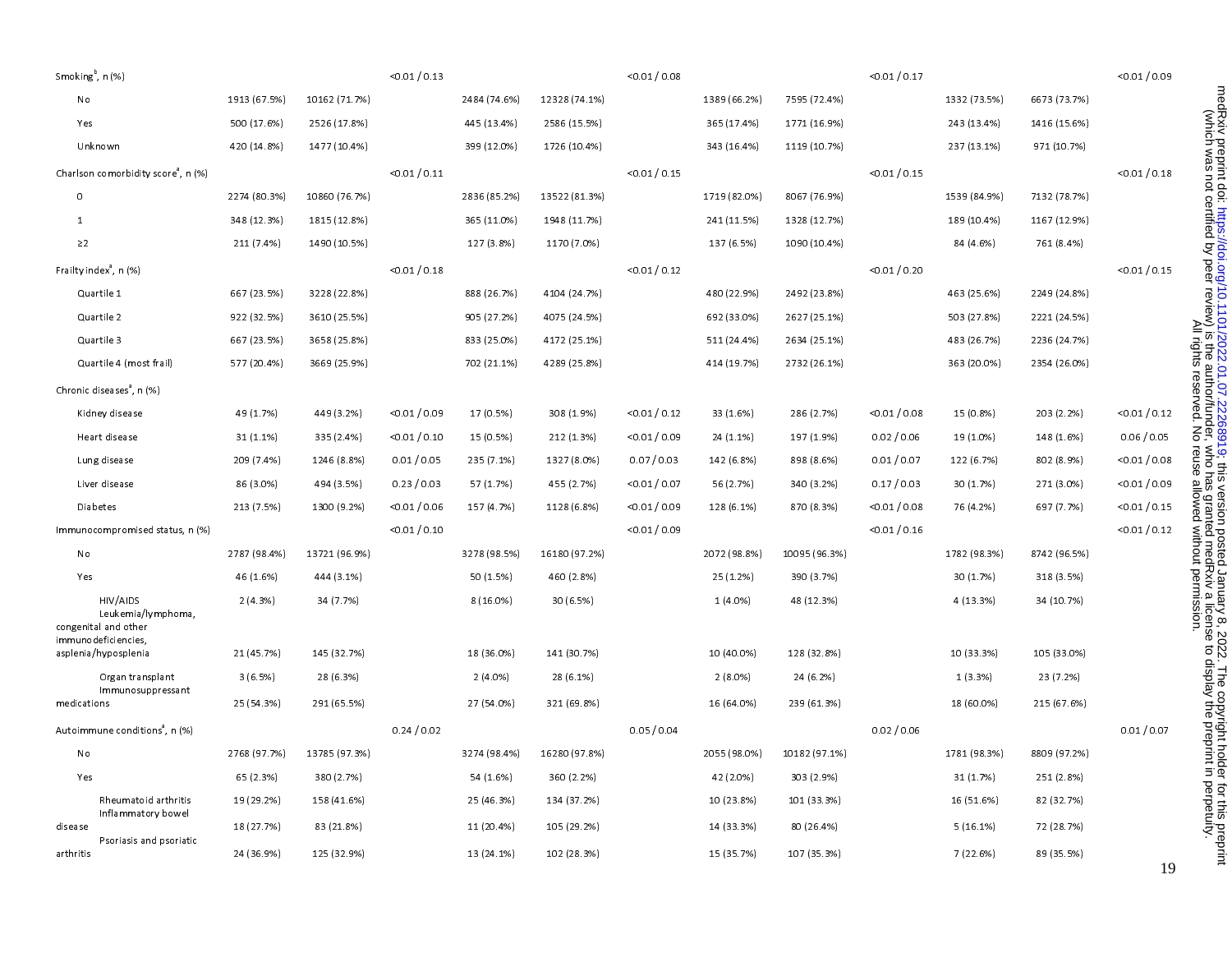|                 | Multiple sclerosis<br>Systemic lupus                         | 4 (6.2%)     | 20 (5.3%)     |               | 5(9.3%)      | 25 (6.9%)     |               | 3(7.1%)      | 24 (7.9%)     |               | 3(9.7%)      | 17 (6.8%)    |               |
|-----------------|--------------------------------------------------------------|--------------|---------------|---------------|--------------|---------------|---------------|--------------|---------------|---------------|--------------|--------------|---------------|
| erythematosus   |                                                              | 2(3.1%)      | 48 (12.6%)    |               | 12 (22.2%)   | 37 (10.3%)    |               | 1(2.4%)      | 27 (8.9%)     |               | 7 (22.6%)    | 30 (12.0%)   |               |
|                 | Pregnancy status at specimen collection date, n (%)          |              |               | < 0.01 / 0.08 |              |               | < 0.01 / 0.13 |              |               | 0.01 / 0.07   |              |              | < 0.01 / 0.15 |
| No              |                                                              | 2786 (98.3%) | 13765 (97.2%) |               | 3277 (98.5%) | 16043 (96.4%) |               | 2058 (98.1%) | 10180 (97.1%) |               | 1781 (98.3%) | 8671 (95.7%) |               |
| Yes             |                                                              | 47 (1.7%)    | 400 (2.8%)    |               | 51 (1.5%)    | 597 (3.6%)    |               | 39 (1.9%)    | 305 (2.9%)    |               | 31 (1.7%)    | 389 (4.3%)   |               |
|                 | 1st trimester                                                | 15 (31.9%)   | 41 (10.3%)    |               | 7 (13.7%)    | 61 (10.2%)    |               | 11 (28.2%)   | 25 (8.2%)     |               | 5(16.1%)     | 50 (12.9%)   |               |
|                 | 2nd trimester                                                | 18 (38.3%)   | 102 (25.5%)   |               | 18 (35.3%)   | 148 (24.8%)   |               | 15 (38.5%)   | 83 (27.2%)    |               | 11 (35.5%)   | 92 (23.7%)   |               |
|                 | 3rd trimester                                                | 14 (29.8%)   | 257 (64.3%)   |               | 26 (51.0%)   | 388 (65.0%)   |               | 13 (33.3%)   | 197 (64.6%)   |               | 15 (48.4%)   | 247 (63.5%)  |               |
|                 | History of COVID-19 <sup>c</sup> , n (%)                     |              |               | < 0.01 / 0.62 |              |               | < 0.01 / 0.18 |              |               | < 0.01 / 0.58 |              |              | < 0.01 / 0.10 |
| No              |                                                              | 2786 (98.3%) | 11328 (80.0%) |               | 2896 (87.0%) | 13387 (80.5%) |               | 2050 (97.8%) | 8425 (80.4%)  |               | 1542 (85.1%) | 7366 (81.3%) |               |
| Yes             |                                                              | 47 (1.7%)    | 2837 (20.0%)  |               | 432 (13.0%)  | 3253 (19.5%)  |               | 47 (2.2%)    | 2060 (19.6%)  |               | 270 (14.9%)  | 1694 (18.7%) |               |
|                 | History of SARS-CoV-2 molecular test <sup>c</sup> , n (%)    |              |               | < 0.01 / 0.31 |              |               | 0.04 / 0.04   |              |               | < 0.01 / 0.36 |              |              | 0.16 / 0.04   |
| No              |                                                              | 978 (34.5%)  | 2933 (20.7%)  |               | 831 (25.0%)  | 3880 (23.3%)  |               | 748 (35.7%)  | 2067 (19.7%)  |               | 426 (23.5%)  | 1993 (22.0%) |               |
| Yes             |                                                              | 1855 (65.5%) | 11232 (79.3%) |               | 2497 (75.0%) | 12760 (76.7%) |               | 1349 (64.3%) | 8418 (80.3%)  |               | 1386 (76.5%) | 7067 (78.0%) |               |
|                 | Number of outpatient and virtual visits <sup>8</sup> , n (%) |              |               | < 0.01 / 0.32 |              |               | < 0.01 / 0.16 |              |               | < 0.01 / 0.41 |              |              | < 0.01 / 0.23 |
| $\circ$         |                                                              | 353 (12.5%)  | 984 (6.9%)    |               | 234 (7.0%)   | 1117 (6.7%)   |               | 326 (15.5%)  | 819 (7.8%)    |               | 173 (9.5%)   | 707 (7.8%)   |               |
| $1 - 4$         |                                                              | 1004 (35.4%) | 3863 (27.3%)  |               | 1113 (33.4%) | 4801 (28.9%)  |               | 777 (37.1%)  | 2858 (27.3%)  |               | 653 (36.0%)  | 2514 (27.7%) |               |
| $5 - 10$        |                                                              | 756 (26.7%)  | 4052 (28.6%)  |               | 1047 (31.5%) | 4810 (28.9%)  |               | 511 (24.4%)  | 2797 (26.7%)  |               | 491 (27.1%)  | 2491 (27.5%) |               |
| $\geq$ 11       |                                                              | 720 (25.4%)  | 5266 (37.2%)  |               | 934 (28.1%)  | 5912 (35.5%)  |               | 483 (23.0%)  | 4011 (38.3%)  |               | 495 (27.3%)  | 3348 (37.0%) |               |
|                 | Number of ED visits <sup>a</sup> , n (%)                     |              |               | < 0.01 / 0.17 |              |               | < 0.01 / 0.14 |              |               | < 0.01 / 0.14 |              |              | < 0.01 / 0.12 |
| $\circ$         |                                                              | 2414 (85.2%) | 11205 (79.1%) |               | 2820 (84.7%) | 13359 (80.3%) |               | 1796 (85.6%) | 8467 (80.8%)  |               | 1511 (83.4%) | 7216 (79.6%) |               |
| $\mathbf{1}$    |                                                              | 302 (10.7%)  | 1952 (13.8%)  |               | 386 (11.6%)  | 2235 (13.4%)  |               | 216 (10.3%)  | 1354 (12.9%)  |               | 228 (12.6%)  | 1262 (13.9%) |               |
| $\geq$ 2        |                                                              | 117 (4.1%)   | 1008 (7.1%)   |               | 122 (3.7%)   | 1046 (6.3%)   |               | 85 (4.1%)    | 664 (6.3%)    |               | 73 (4.0%)    | 582 (6.4%)   |               |
|                 | Number of hospitalizations <sup>a</sup> , n (%)              |              |               | < 0.01 / 0.09 |              |               | < 0.01 / 0.16 |              |               | 0.04 / 0.07   |              |              | < 0.01 / 0.12 |
| $\circ$         |                                                              | 2700 (95.3%) | 13271 (93.7%) |               | 3230 (97.1%) | 15649 (94.0%) |               | 1994 (95.1%) | 9856 (94.0%)  |               | 1739 (96.0%) | 8521 (94.1%) |               |
| $\mathbf{1}$    |                                                              | 112 (4.0%)   | 670 (4.7%)    |               | 90 (2.7%)    | 769 (4.6%)    |               | 86 (4.1%)    | 476 (4.5%)    |               | 67 (3.7%)    | 414 (4.6%)   |               |
| $\geq$ 2        |                                                              | 21 (0.7%)    | 224 (1.6%)    |               | 8(0.2%       | 222 (1.3%)    |               | 17 (0.8%)    | 153 (1.5%)    |               | 6(0.3%)      | 125 (1.4%)   |               |
|                 | Preventive care <sup>a</sup> , n(%)                          |              |               | < 0.01 / 0.15 |              |               | < 0.01 / 0.08 |              |               | < 0.01 / 0.26 |              |              | < 0.01 / 0.17 |
| No              |                                                              | 1360 (48.0%) | 5778 (40.8%)  |               | 1538 (46.2%) | 6991 (42.0%)  |               | 1119 (53.4%) | 4229 (40.3%)  |               | 885 (48.8%)  | 3684 (40.7%) |               |
| Yes             |                                                              | 1473 (52.0%) | 8387 (59.2%)  |               | 1790 (53.8%) | 9649 (58.0%)  |               | 978 (46.6%)  | 6256 (59.7%)  |               | 927 (51.2%)  | 5376 (59.3%) |               |
| Medicaid, n (%) |                                                              |              |               | 0.70 / 0.01   |              |               | 0.05 / 0.04   |              |               | 0.03 / 0.05   |              |              | 0.87 / < 0.01 |
| No              |                                                              | 2547 (89.9%) | 12768 (90.1%) |               | 2983 (89.6%) | 14715 (88.4%) |               | 1861 (88.7%) | 9471 (90.3%)  |               | 1606 (88.6%) | 8018 (88.5%) |               |
| Yes             |                                                              | 286 (10.1%)  | 1397 (9.9%)   |               | 345 (10.4%)  | 1925 (11.6%)  |               | 236 (11.3%)  | 1014 (9.7%)   |               | 206 (11.4%)  | 1042 (11.5%) |               |
|                 |                                                              |              |               |               |              |               |               |              |               |               |              |              |               |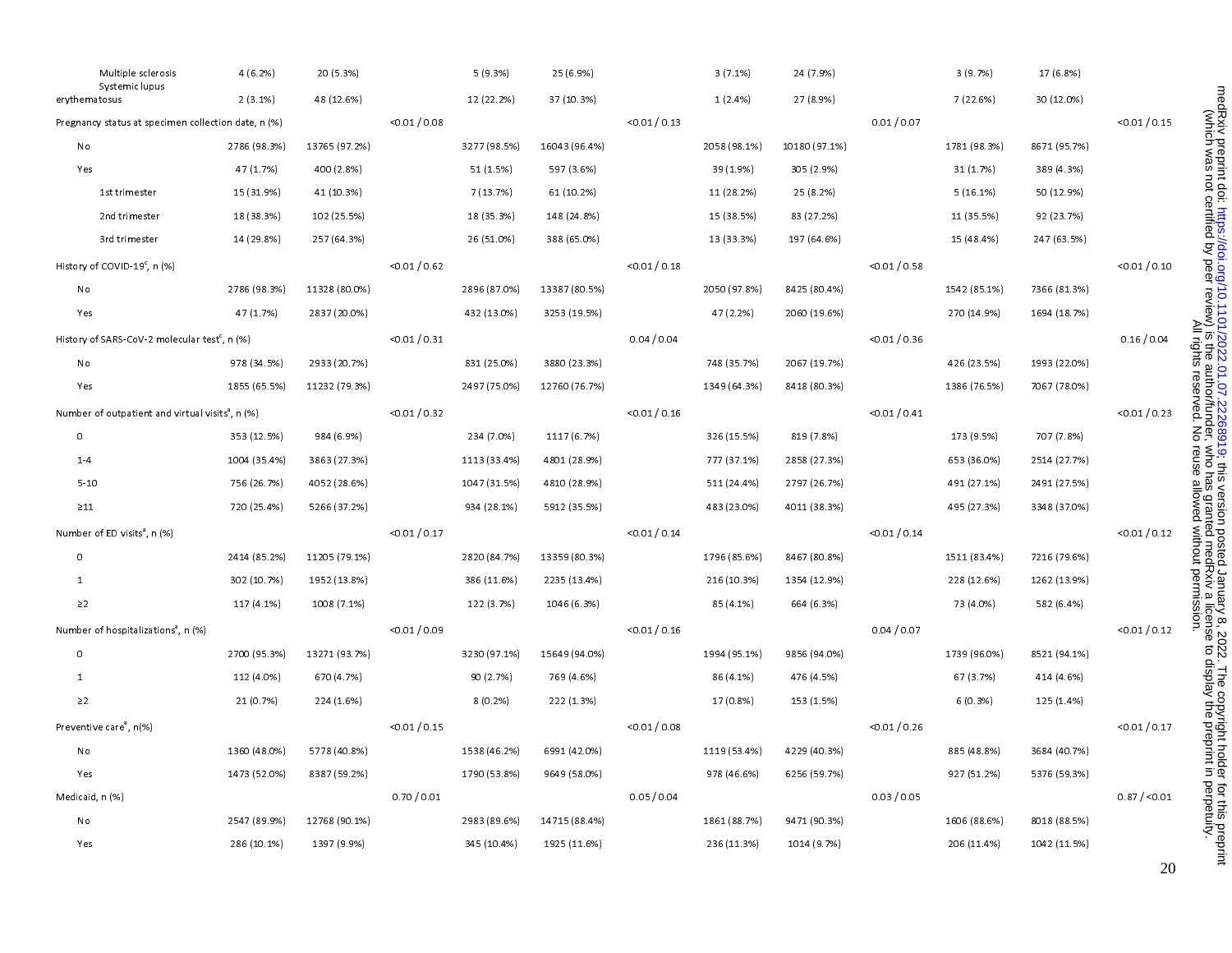| Neighborhood median household income, n(%)        |              |               | 0.19 / 0.05   |              |               | < 0.01 / 0.08 |              |              | 0.07 / 0.07   |              |              | 0.55 / 0.05   |
|---------------------------------------------------|--------------|---------------|---------------|--------------|---------------|---------------|--------------|--------------|---------------|--------------|--------------|---------------|
| $<$ \$40,000                                      | 115 (4.1%)   | 646 (4.6%)    |               | 131 (3.9%)   | 775 (4.7%)    |               | 87 (4.1%)    | 436 (4.2%)   |               | 78 (4.3%)    | 412 (4.5%)   |               |
| \$40,000-\$59,999                                 | 520 (18.4%)  | 2753 (19.4%)  |               | 622 (18.7%)  | 3513 (21.1%)  |               | 354 (16.9%)  | 2028 (19.3%) |               | 339 (18.7%)  | 1836 (20.3%) |               |
| \$60,000-\$79,999                                 | 760 (26.8%)  | 3579 (25.3%)  |               | 857 (25.8%)  | 4253 (25.6%)  |               | 569 (27.1%)  | 2659 (25.4%) |               | 450 (24.8%)  | 2159 (23.8%) |               |
| $$80,000+$                                        | 1437 (50.7%) | 7173 (50.6%)  |               | 1715 (51.5%) | 8077 (48.5%)  |               | 1086 (51.8%) | 5351 (51.0%) |               | 942 (52.0%)  | 4642 (51.2%) |               |
| Unknown                                           | $1(0.0\%)$   | 14 (0.1%)     |               | $3(0.1\%)$   | 22 (0.1%)     |               | $1(0.0\%)$   | 11 (0.1%)    |               | 3(0.2%       | 11 (0.1%)    |               |
| KPSC physician/employee status, n (%)             |              |               | < 0.01 / 0.25 |              |               | < 0.01 / 0.06 |              |              | < 0.01 / 0.33 |              |              | 0.01 / 0.07   |
| No                                                | 2763 (97.5%) | 13029 (92.0%) |               | 3185 (95.7%) | 15710 (94.4%) |               | 2053 (97.9%) | 9473 (90.3%) |               | 1731 (95.5%) | 8510 (93.9%) |               |
| Yes                                               | 70 (2.5%)    | 1136 (8.0%)   |               | 143 (4.3%)   | 930 (5.6%)    |               | 44 (2.1%)    | 1012 (9.7%)  |               | 81 (4.5%)    | 550 (6.1%)   |               |
| Specimen type, n (%)<br>Nasopharyngeal/oropharyng |              |               | < 0.01 / 0.46 |              |               | < 0.01 / 0.32 |              |              | < 0.01 / 0.51 |              |              | < 0.01 / 0.29 |
| eal Swab                                          | 2535 (89.5%) | 10187 (71.9%) |               | 2992 (89.9%) | 13015 (78.2%) |               | 1848 (88.1%) | 7081 (67.5%) |               | 1556 (85.9%) | 6724 (74.2%) |               |
| Saliva<br>$\mathbf{a}$ and $\mathbf{a}$           | 298 (10.5%)  | 3978 (28.1%)  |               | 336 (10.1%)  | 3625 (21.8%)  |               | 249 (11.9%)  | 3404 (32.5%) |               | 256 (14.1%)  | 2336 (25.8%) |               |

<sup>a</sup> Defined in the 1 year prior to specimen collection date.  $<sup>b</sup>$  Defined in the 2 years prior to specimen collection date.</sup>

c Defined based on all available medical records from March 1, 2020 to specimen collection date.

Medical center area not shown. There were differences in the distribution of the vaccinated and unvaccinated individuals across the 19 medical center areas.

N/A = not applicable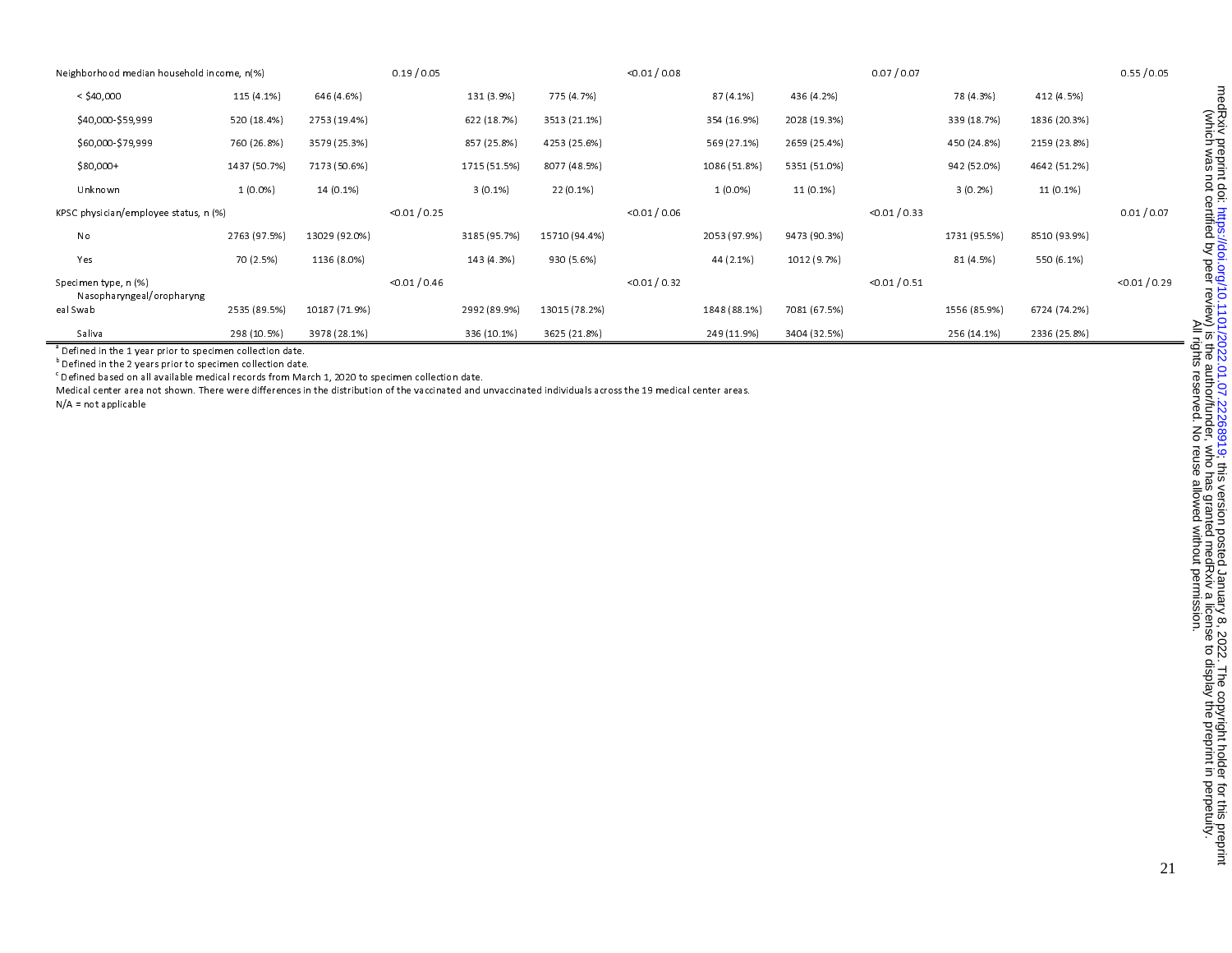|                        |                                                               |                   | <b>SARS-CoV-2 Test Positive</b> |                   | <b>SARS-CoV-2 Test Negative</b> |                               | Odds Ratio (95% CI)    |                                | VE (95% CI)           |
|------------------------|---------------------------------------------------------------|-------------------|---------------------------------|-------------------|---------------------------------|-------------------------------|------------------------|--------------------------------|-----------------------|
|                        | Variant                                                       | Vaccinated<br>(%) | Unvaccinated<br>(%)             | Vaccinated<br>(%) | Unvaccinated<br>(%)             | <b>Unadjusted<sup>®</sup></b> | Adjusted <sup>b</sup>  | <b>Unadjusted</b> <sup>ª</sup> | Adjusted <sup>b</sup> |
| <b>Infection</b>       |                                                               |                   |                                 |                   |                                 |                               |                        |                                |                       |
| 1-dose                 | Delta                                                         | 36 (1.8%)         | 2017 (98.2%)                    | 365 (3.6%)        | 9900 (96.4%)                    | 0.482(0.341, 0.681)           | 0.398(0.277, 0.574)    | 51.8% (31.9%, 65.9%)           | 60.2% (42.6%, 72.3%)  |
|                        | Omicron                                                       | 64 (4.2%)         | 1451 (95.8%)                    | 337 (4.4%)        | 7238 (95.6%)                    | 0.947(0.721, 1.245)           | 0.797(0.602, 1.056)    | 5.3% (0.0%, 27.9%)             | 20.3% (0.0%, 39.8%)   |
|                        | Delta                                                         | 793 (28.0%)       | 2040 (72.0%)                    | 6374 (45.0%)      | 7791 (55.0%)                    | 0.463(0.424, 0.507)           | 0.393(0.355, 0.435)    | 53.7% (49.3%, 57.6%)           | 60.7% (56.5%, 64.5%)  |
|                        | 14-90 days                                                    | 13 (0.6%)         | 2040 (99.4%)                    | 245 (3.0%)        | 7791 (97.0%)                    | 0.203(0.116, 0.355)           | 0.172(0.097, 0.304)    | 79.7% (64.5%, 88.4%)           | 82.8% (69.6%, 90.3%)  |
|                        | 91-180 days                                                   | 60 (2.9%)         | 2040 (97.1%)                    | 542 (6.5%)        | 7791 (93.5%)                    | 0.423(0.322, 0.554)           | 0.364(0.275, 0.482)    | 57.7% (44.6%, 67.8%)           | 63.6% (51.8%, 72.5%)  |
|                        | 181-270 days                                                  | 541 (21.0%)       | 2040 (79.0%)                    | 4361 (35.9%)      | 7791 (64.1%)                    | 0.474(0.428, 0.525)           | 0.386(0.345, 0.432)    | 52.6% (47.5%, 57.2%)           | 61.4% (56.8%, 65.5%)  |
| 2-dose                 | >270 days                                                     | 179 (8.1%)        | 2040 (91.9%)                    | 1226 (13.6%)      | 7791 (86.4%)                    | 0.558(0.473, 0.657)           | 0.471(0.395, 0.563)    | 44 2% (34 3%, 52 7%)           | 52.9% (43.7%, 60.5%)  |
|                        | Omicron                                                       | 1855 (55.7%)      | 1473 (44.3%)                    | 8326 (50.0%)      | 8314 (50.0%)                    | 1.268 (1.175, 1.368)          | 1.051 (0.969, 1.141)   | $0.0\%$ (0.0%, 0.0%)           | $0.0\%$ (0.0%, 3.1%)  |
|                        | 14-90 days                                                    | 48 (3.2%)         | 1473 (96.8%)                    | 370 (4.3%)        | 8314 (95.7%)                    | 0.733(0.540, 0.995)           | 0.696(0.510, 0.950)    | 26.7% (0.5%, 46.0%)            | 30.4% (5.0%, 49.0%)   |
|                        | 91-180 days                                                   | 126 (7.9%)        | 1473 (92.1%)                    | 732 (8.1%)        | 8314 (91.9%)                    | 0.972 (0.798, 1.183)          | 0.848(0.693, 1.037)    | 2.8% (0.0%, 20.2%)             | 15.2% (0.0%, 30.7%)   |
|                        | 181-270 days                                                  | 1265 (46.2%)      | 1473 (53.8%)                    | 5489 (39.8%)      | 8314 (60.2%)                    | 1.301 (1.198, 1.413)          | 1.080 (0.988, 1.181)   | $0.0\%$ (0.0%, 0.0%)           | $0.0\%$ (0.0%, 1.2%)  |
|                        | >270 days                                                     | 416 (22.0%)       | 1473 (78.0%)                    | 1735 (17.3%)      | 8314 (82.7%)                    | 1.353 (1.200, 1.527)          | 1.116 (0.983, 1.267)   | $0.0\%$ (0.0%, 0.0%)           | $0.0\%$ (0.0%, 1.7%)  |
|                        | Delta                                                         | 57 (2.7%)         | 2040 (97.3%)                    | 2946 (28.1%)      | 7539 (71.9%)                    | 0.047(0.035, 0.063)           | 0.048(0.036, 0.066)    | 95 3% (93 7%, 96 5%)           | 95.2% (93.4%, 96.4%)  |
|                        | 3rd dose on or after<br>10/21/2021<br>3rd dose on or prior to | 48 (2.3%)         | 2040 (97.7%)                    | 2680 (26.2%)      | 7539 (73.8%)                    | 0.066(0.050, 0.088)           | 0.043(0.031, 0.058)    | 93.4% (91.2%, 95.0%)           | 95.7% (94.2%, 96.9%)  |
| 3 dose                 | 10/20/2021                                                    | $9(0.4\%)$        | 2040 (99.6%)                    | 266 (3.4%)        | 7539 (96.6%)                    | 0.125(0.064, 0.243)           | 0.093(0.047, 0.186)    | 87.5% (75.7%, 93.6%)           | 90.7% (81.4%, 95.3%)  |
|                        | Omicron<br>3rd dose on or after                               | 339 (18.7%)       | 1473 (81.3%)                    | 2914 (32.2%)      | 6146 (67.8%)                    | 0.416(0.362, 0.479)           | 0.375(0.321, 0.438)    | 58.4% (52.1%, 63.8%)           | 62.5% (56.2%, 67.9%)  |
|                        | 10/21/2021                                                    | 314 (17.6%)       | 1473 (82.4%)                    | 2751 (30.9%)      | 6146 (69.1%)                    | 0.476 (0.418, 0.542)          | 0.364(0.311, 0.426)    | 52.4% (45.8%, 58.2%)           | 63.6% (57.4%, 68.9%)  |
|                        | 3rd dose on or prior to<br>10/20/2021                         | 25 (1.7%)         | 1473 (98.3%)                    | 163 (2.6%)        | 6146 (97.4%)                    | 0.640(0.418, 0.979)           | 0.609(0.385, 0.962)    | 36.0% (2.1%, 58.2%)            | 39.1% (3.8%, 61.5%)   |
|                        | Delta                                                         | 52 (2.5%)         | 2020 (97.5%)                    | 2756 (27.3%)      | 7339 (72.7%)                    | 0.069(0.052, 0.091)           | 0.043(0.032, 0.058)    | 93.1% (90.9%, 94.8%)           | 95.7% (94.2%, 96.8%)  |
| 3-dose                 | 3rd dose on or after<br>10/21/2021<br>3rd dose on or prior to | 46 (2.2%)         | 2020 (97.8%)                    | 2574 (26.0%)      | 7339 (74.0%)                    | $0.065$ (0.048, 0.087)        | 0.041(0.030, 0.056)    | 93.5% (91.3%, 95.2%)           | 95 9% (94 4%, 97 0%)  |
| excluding<br>immunocom | 10/20/2021                                                    | 6(0.3%)           | 2020 (99.7%)                    | 182 (2.4%)        | 7339 (97.6%)                    | 0.120(0.053, 0.271)           | 0.069(0.030, 0.161)    | 88.0% (72.9%, 94.7%)           | 93.1% (83.9%, 97.0%)  |
| promised               | Omicron                                                       | 323 (18.1%)       | 1459 (81.9%)                    | 2747 (31.4%)      | 5995 (68.6%)                    | 0.483(0.425, 0.550)           | $0.364$ (0.311, 0.426) | 51.7% (45.0%, 57.5%)           | 63 6% (57.4%, 68.9%)  |
| patients               | 3rd dose on or after<br>10/21/2021<br>3rd dose on or prior to | 306 (17.3%)       | 1459 (82.7%)                    | 2643 (30.6%)      | 5995 (69.4%)                    | 0.476(0.417, 0.543)           | 0.359(0.306, 0.421)    | 52.4% (45.7%, 58.3%)           | 64.1% (57.9%, 69.4%)  |
|                        | 10/20/2021                                                    | $17(1.2\%)$       | 1459 (98.8%)                    | 104 (1.7%)        | 5995 (98.3%)                    | $0.672$ (0.401, 1.125)        | 0.510(0.298, 0.874)    | 32.8% (0.0%, 59.9%)            | 49.0% (12.6%, 70.2%)  |
| Hospitalizati<br>on    |                                                               |                   |                                 |                   |                                 |                               |                        |                                | 22                    |

| Table 2. Vaccine effectiveness of test positive SARS-CoV-2 cases among mRNA-1273 vaccinated vs. unvaccinated individuals |  |  |
|--------------------------------------------------------------------------------------------------------------------------|--|--|
|                                                                                                                          |  |  |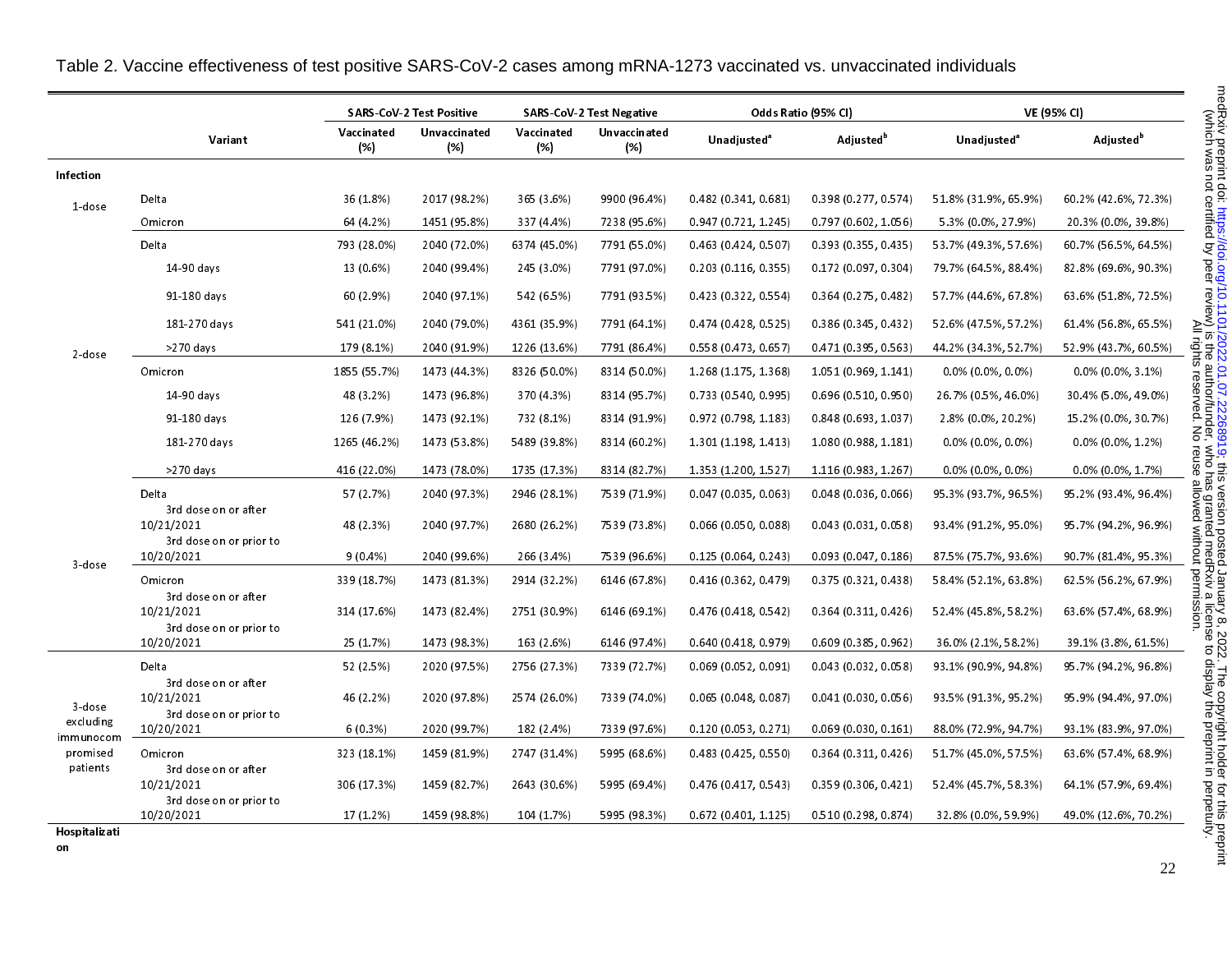| 1-dose | Delta   | 1(1.9%)    | 53 (98.1%)   | 10 (3.7%)   | 260 (96.3%) | 0.490(0.061, 3.914) | 0.311 (0.006.17.49) | 51.0% (0.0%, 93.9%)  | 68.9% (0.0%, 99.4%)  |
|--------|---------|------------|--------------|-------------|-------------|---------------------|---------------------|----------------------|----------------------|
|        | Omicron | $0(0.0\%)$ | $2(100.0\%)$ | $2(20.0\%)$ | $8(80.0\%)$ | 0.000(N/A)          | N/A                 | 100.0% (N/A)         | N/A                  |
| 2 dose | Delta`  | 3(5.4%)    | 53 (94.6%)   | 146 (52.1%) | 134 (47.9%) | 0.034(0.008, 0.143) | 0.020(0.003, 0.128) | 96.6% (85.7%, 99.2%) | 98.0% (87.2%, 99.7%) |
|        | Omicron | 2(50.0%    | $2(50.0\%)$  | 11 (55.0%)  | $9(45.0\%)$ | 0.835(0.109, 6.410) | N/A                 | 16.5% (0.0%, 89.1%)  | N/A                  |
| 3 dose | Delta   | $0(0.0\%)$ | 53 (100.0%)  | 106 (40.0%) | 159 (60.0%) | 0.000(N/A)          | N/A                 | 100.0% (N/A)         | N/A                  |
|        | Omicron | $0(0.0\%)$ | $2(100.0\%)$ | $6(60.0\%)$ | 4 (40.0%)   | 0.000(N/A)          | N/A                 | 100.0% (N/A)         | N/A                  |

<sup>a</sup> Models for time since vaccination analyses are unconditional logistic models, and the rest are conditional logistic models conditioned on matched pairs.

**b** Model adjustment:

Model for 1-dose delta variant adjusted for covariates: BMI, smoking, frailty index, immunocompromised status, history of COVID-19, history of SARS-CoV-2 molecular test, number of outpatient and virtual visits, number of ED visits, KPSC physician/employee status, medical center area, specimen type.

Model for 2-dose delta variant adjusted for covariates: BMI, smoking, Charlson comorbidity score, frailty index, history of COVID-19, history of SARS-CoV-2 molecular test, number of outpatient and virtual visits, number of ED visits, preventive care, KPSC physician/employee status, medical center area, specimen type.

Model for 3-dose delta variant adjusted for covariates: BMI, smoking, Charlson comorbidity score, frailty index, immunocompromised status, history of COVID-19, history of SARS-CoV-2 molecular test, number of outpatient and virtual visits, number of ED visits, preventive care, KPSC physician/employee status, medical center area, specimen type.

Model for 1-dose omicron variant adjusted for covariates: BMI, smoking, Charlson comorbidity score, frailty index, kidney disease, diabetes, immunocompromised status, pregnancy status at index date, history of COVID-19, number of outpatient and virtual visits, number of ED visits, number of hospitalizations, medical center area, specimen type.

Model for 2-dose omicron variant adjusted for covariates: BMI, Charlson comorbidity score, frailty index, kidney disease, pregnancy status at index date, history of COVID-19, number of outpatient and virtual visits, number of ED visits, number of hospitalizations, medical center area, specimen type.

Model for 3-dose omicron variant adjusted for covariates: BMI, Charlson comorbidity score, frailty index, kidney disease, diabetes, immunocompromised status, pregnancy status at index date, history of COVID-19, number of outpatient and virtual visits, number of ED visits, number of hospitalizations, preventive care, medical center area, specimen type.

Models for time since vaccination analyses are unconditional logistic models, and are adjusted for matching variables age groups, sex, and race/ethnicity in addition to the covariates adjusted in conditional models.

c Adjusted model for 2-dose delta variant did not adjust for medical center area due to lack of model convergence.

N/A = not applicable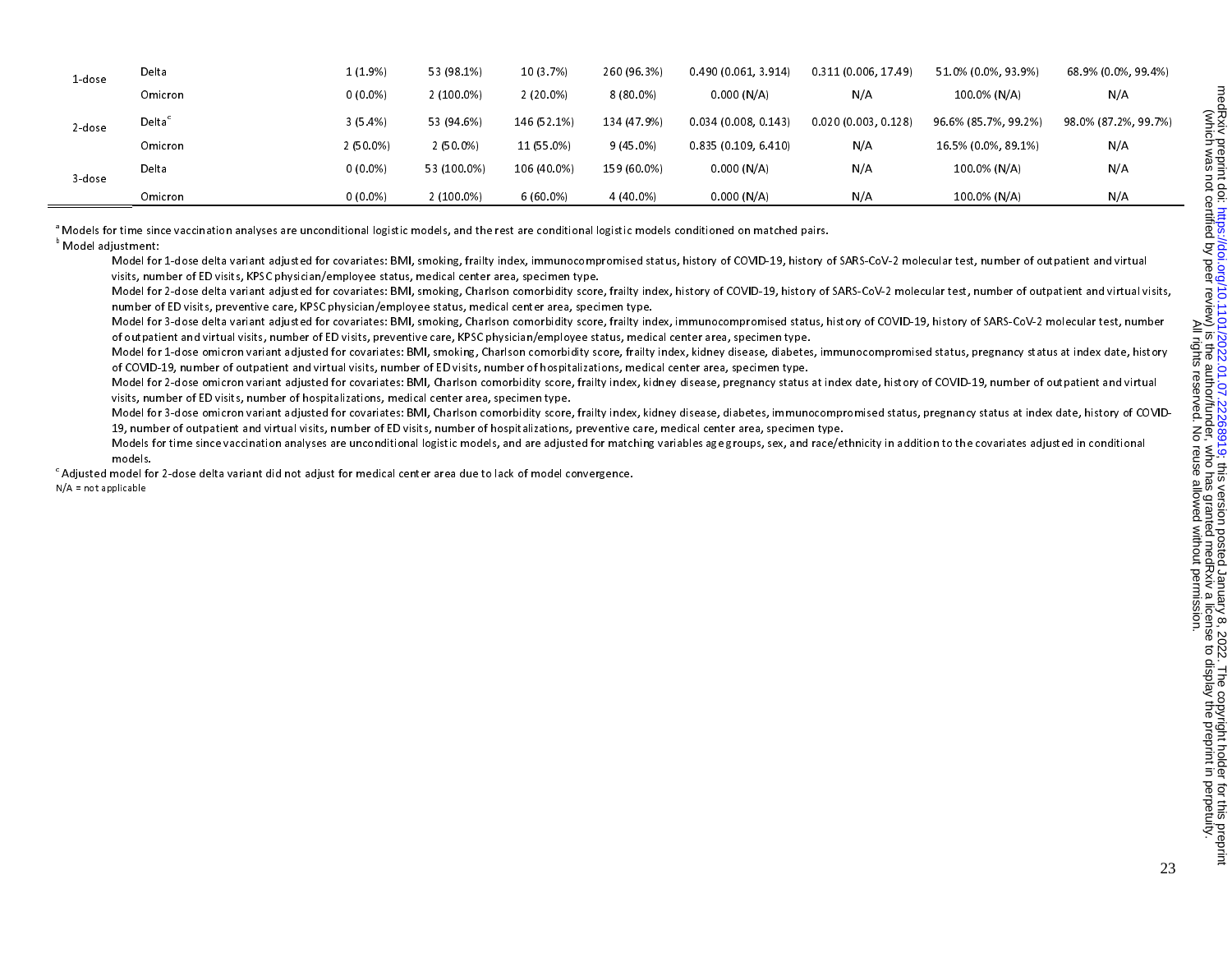Table 3. Vaccine effectiveness of test positive SARS-CoV-2 cases by subgroups among mRNA-1273 (3 doses) vaccinated vs. unvaccinated individuals

|                                                     |                   | <b>SARS-CoV-2 Test Positive</b> |                      | <b>SARS-CoV-2 Test Negative</b> |                               | Odds Ratio (95% CI)    |                         | <b>VE (95% CI)</b>           |
|-----------------------------------------------------|-------------------|---------------------------------|----------------------|---------------------------------|-------------------------------|------------------------|-------------------------|------------------------------|
| Variant <sup>a</sup>                                | Vaccinated<br>(%) | Unvaccinated<br>(%)             | Vaccinated<br>$(\%)$ | Unvaccinated<br>(%)             | <b>Unadjusted<sup>a</sup></b> | Adjusted <sup>b</sup>  | Unadjusted <sup>a</sup> | <b>Adjusted</b> <sup>b</sup> |
| Delta                                               |                   |                                 |                      |                                 |                               |                        |                         |                              |
| Age at specimen collection date                     |                   |                                 |                      |                                 |                               |                        |                         |                              |
| <65                                                 | 33 (1.7%)         | 1914 (98.3%)                    | 2356 (24.2%)         | 7379 (75.8%)                    | $0.046$ (0.033, 0.066)        | $0.048$ (0.033, 0.069) | 95.4% (93.4%, 96.7%)    | 95.2% (93.1%, 96.7%)         |
| $\geq 65$                                           | 24 (16.0%)        | 126 (84.0%)                     | 590 (78.7%)          | 160 (21.3%)                     | 0.049 (0.029, 0.084)          | $0.028$ (0.013, 0.059) | 95.1% (91.6%, 97.1%)    | 97.2% (94.1%, 98.7%)         |
| Sex                                                 |                   |                                 |                      |                                 |                               |                        |                         |                              |
| Female                                              | 28 (2.5%)         | 1082 (97.5%)                    | 1517 (27.3%)         | 4033 (72.7%)                    | 0.050(0.033, 0.074)           | 0.048(0.032, 0.072)    | 95.0% (92.6%, 96.7%)    | 95.2% (92.8%, 96.8%)         |
| Male                                                | 29 (2.9%)         | 958 (97.1%)                     | 1429 (29.0%)         | 3506 (71.0%)                    | 0.045(0.029, 0.069)           | 0.045(0.029, 0.071)    | 95.5% (93.1%, 97.1%)    | 95.5% (92.9%, 97.1%)         |
| Race/ethnicity                                      |                   |                                 |                      |                                 |                               |                        |                         |                              |
| Hispanic                                            | 17 (1.9%)         | 873 (98.1%)                     | 969 (21.8%)          | 3481 (78.2%)                    | $0.042$ (0.024, 0.072)        | 0.040(0.022, 0.071)    | 95.8% (92.8%, 97.6%)    | 96.0% (92.9%, 97.8%)         |
| Non-Hispanic and Others<br>Immunocompromised status | 40 (3.3%)         | 1167 (96.7%)                    | 1977 (32.8%)         | 4058 (67.2%)                    | $0.050$ (0.035, 0.071)        | $0.052$ (0.036, 0.074) | 95.0% (92.9%, 96.5%)    | 94.8% (92.6%, 96.4%)         |
| Yes <sup>c</sup>                                    | $5(20.0\%)$       | 20 (80.0%)                      | 190 (48.7%)          | 200 (51.3%)                     | $0.263$ (0.097, 0.715)        | 0.278 (0.088, 0.878)   | 73.7% (28.5%, 90.3%)    | 72.2% (12.2%, 91.2%)         |
| <b>No</b>                                           | 52 (2.5%)         | 2020 (97.5%)                    | 2756 (27.3%)         | 7339 (72.7%)                    | $0.069$ (0.052, 0.091)        | 0.043(0.032, 0.058)    | 93.1% (90.9%, 94.8%)    | 95.7% (94.2%, 96.8%)         |
| Omicron                                             |                   |                                 |                      |                                 |                               |                        |                         |                              |
| Age at specimen collection date                     |                   |                                 |                      |                                 |                               |                        |                         |                              |
| <65                                                 | 279 (16.2%)       | 1447 (83.8%)                    | 2555 (29.6%)         | 6075 (70.4%)                    | 0.414(0.358, 0.478)           | 0.369(0.314, 0.434)    | 58.6% (52.2%, 64.2%)    | 63.1% (56.6%, 68.6%)         |
| $\geq 65^d$                                         | 60 (69.8%)        | 26 (30.2%)                      | 359 (83.5%)          | 71 (16.5%)                      | $0.452$ (0.266, 0.770)        | 0.429(0.214, 0.858)    | 54.8% (23.0%, 73.4%)    | 57.1% (14.2%, 78.6%)         |
| Sex                                                 |                   |                                 |                      |                                 |                               |                        |                         |                              |
| Female                                              | 191 (18.8%)       | 824 (81.2%)                     | 1613 (31.8%)         | 3462 (68.2%)                    | 0.433(0.360, 0.521)           | 0.346(0.282, 0.424)    | 56.7% (47.9%, 64.0%)    | 65.4% (57.6%, 71.8%)         |
| Male                                                | 148 (18.6%)       | 649 (81.4%)                     | 1301 (32.6%)         | 2684 (67.4%)                    | 0.396(0.320, 0.490)           | 0.429(0.336, 0.548)    | 60.4% (51.0%, 68.0%)    | 57.1% (45.2%, 66.4%)         |
| Race/ethnicity                                      |                   |                                 |                      |                                 |                               |                        |                         |                              |
| Hispanic                                            | 98 (13.8%)        | 611 (86.2%)                     | 890 (25.1%)          | 2655 (74.9%)                    | 0.425(0.333, 0.543)           | 0.369(0.282, 0.484)    | 57.5% (45.7%, 66.7%)    | 63.1% (51.6%, 71.8%)         |
| Non-Hispanic and Others<br>Immunocompromised status | 241 (21.8%)       | 862 (78.2%)                     | 2024 (36.7%)         | 3491 (63.3%)                    | 0.412 (0.348, 0.488)          | $0.381$ (0.315, 0.462) | 58.8% (51.2%, 65.2%)    | 61.9% (53.8%, 68.5%)         |
| Yes <sup>e</sup>                                    | 16 (53.3%)        | 14 (46.7%)                      | 167 (52.5%)          | 151 (47.5%)                     | 1.033 (0.488, 2.188)          | 0.885(0.335, 2.333)    | $0.0\%$ (0.0%, 51.2%)   | 11.5% (0.0%, 66.5%)          |
| No                                                  | 323 (18.1%)       | 1459 (81.9%)                    | 2747 (31.4%)         | 5995 (68.6%)                    | $0.483$ (0.425, 0.550)        | 0.364(0.311, 0.426)    | 51.7% (45.0%, 57.5%)    | 63.6% (57.4%, 68.9%)         |

<sup>a</sup> Models for immunocompromised status subgroup analyses are unconditional logistic models, and the rest are conditional logistic models conditioned on matched pairs. **b** Model adjustment: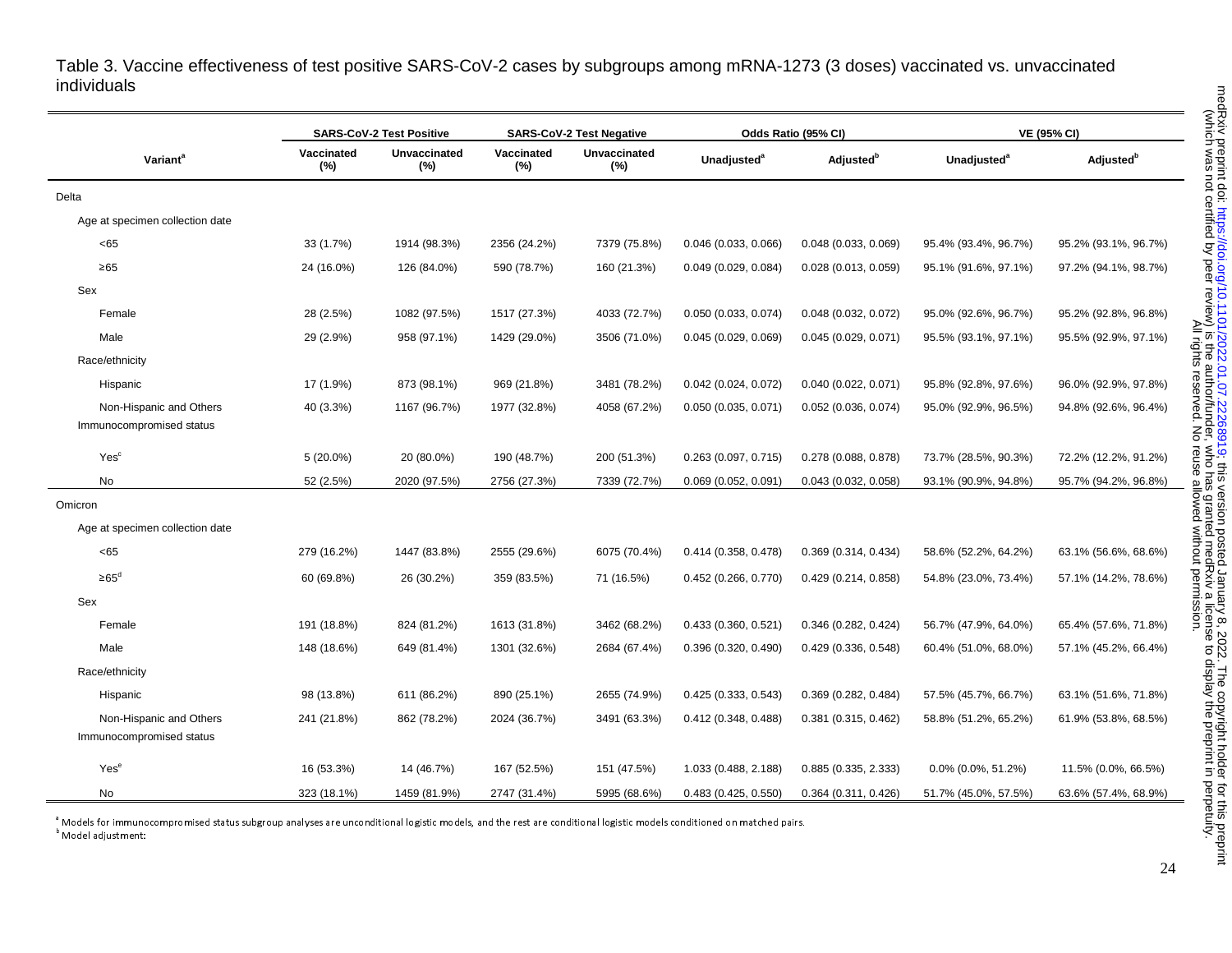Model for delta variant adjusted for covariates: BMI, smoking, Charlson comorbidity score, frailty index, immunocompromised status, history of COVID-19, history of SARS-CoV-2 molecular test, number of outpatient and virtua number of ED visits, preventive care, KPSC physician/employee status, medical center area, specimen type.

Model for omicron variant adjusted for covariates: BMI, Charlson comorbidity score, frailty index, kidney disease, diabetes, immunocompromised status, pregnancy status at index date, history of COVID-19, number of outpatie visits, number of ED visits, number of hospitalizations, preventive care, medical center area, specimen type.<br>Models for immunocompromised status analyses are unconditional logistic models, and are adjusted for matching va

<sup>c</sup> Adjusted OR and adjusted VE adjusted age group with 65-74 year old and 75 years and older groups combined, and did not adjust for BMI, pregnancy status at index date, history of COVID-19, number of outpatient and virtu hospitalizations, specimen type, medical center area due to lack of model convergence.

d Adjusted OR and adjusted VE did not adjust for BMI, number of hospitalizations due to lack of model convergence.

e Adjusted OR and adjusted VE did not adjust for BMI, number of outpatient and virtual visits, medical center area due to lack of model convergence.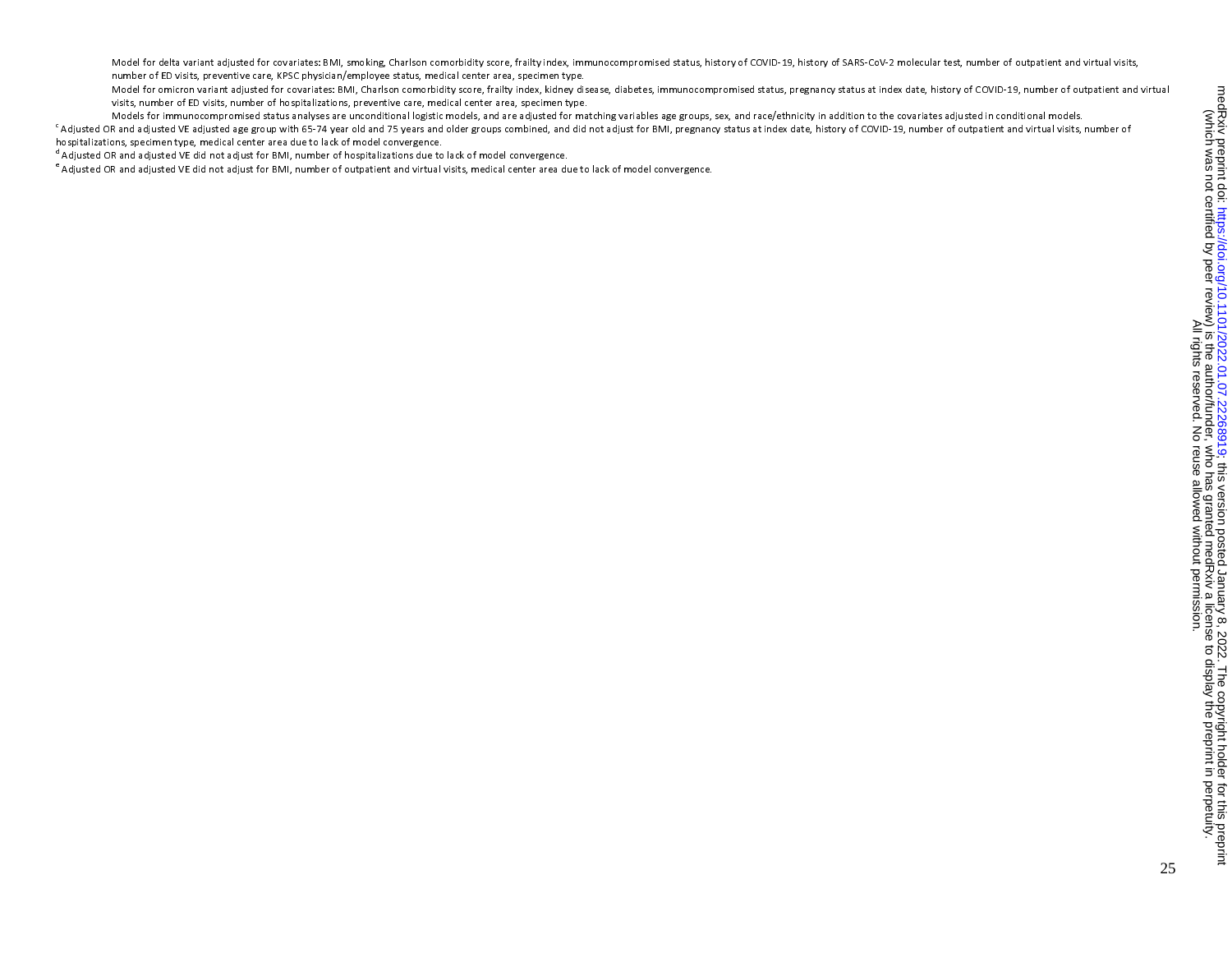# **Figure Legend**

| Figure 1. Vaccine effectiveness of 2-dose mRNA-1273 against omicron and delta variants by        |  |
|--------------------------------------------------------------------------------------------------|--|
|                                                                                                  |  |
| <b>Figure 2.</b> Vaccine effectiveness of 3-dose mRNA-1273 against omicron and delta variants by |  |
|                                                                                                  |  |
|                                                                                                  |  |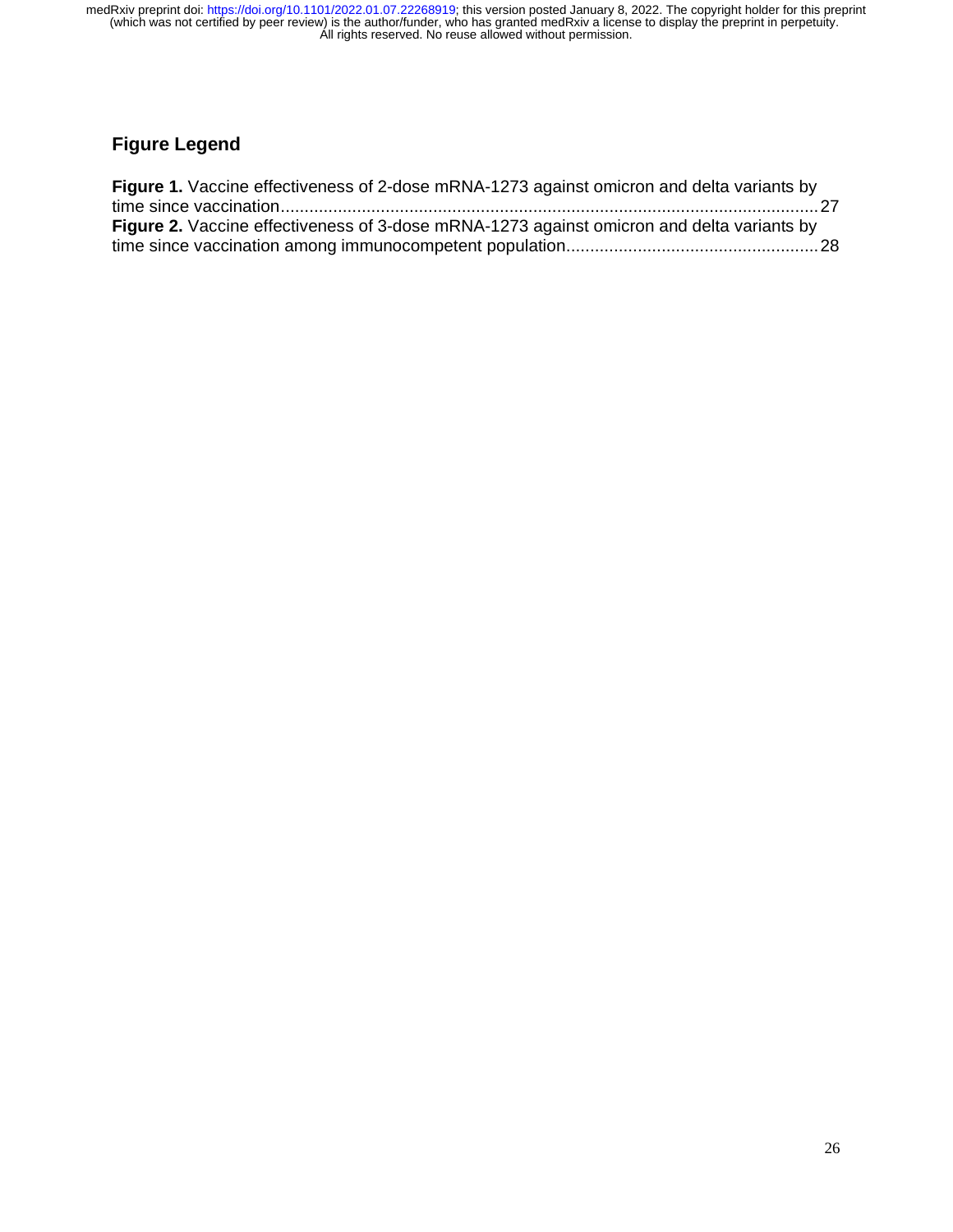

**Figure 1.** Vaccine effectiveness of 2-dose mRNA-1273 against omicron and delta variants by time since vaccination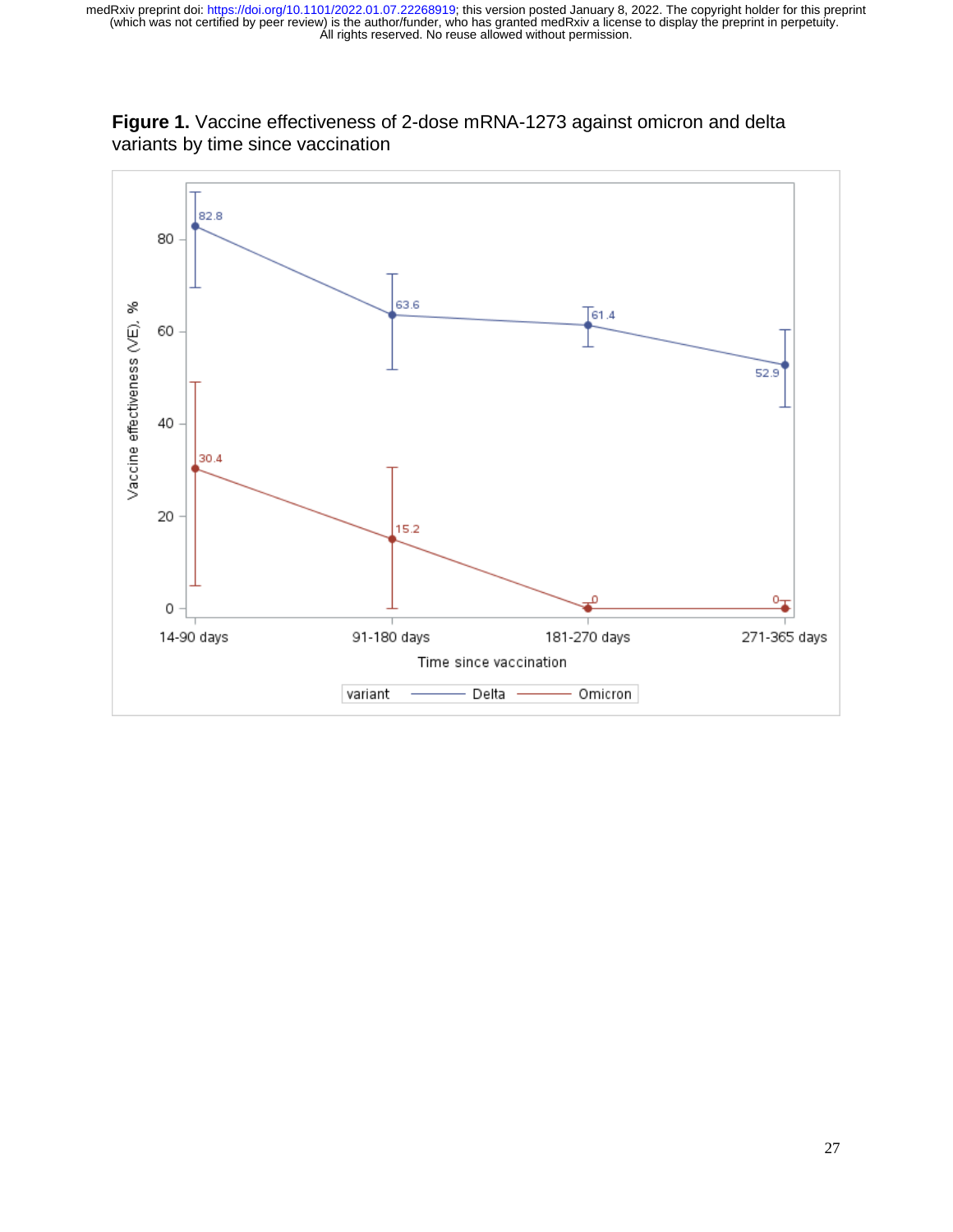

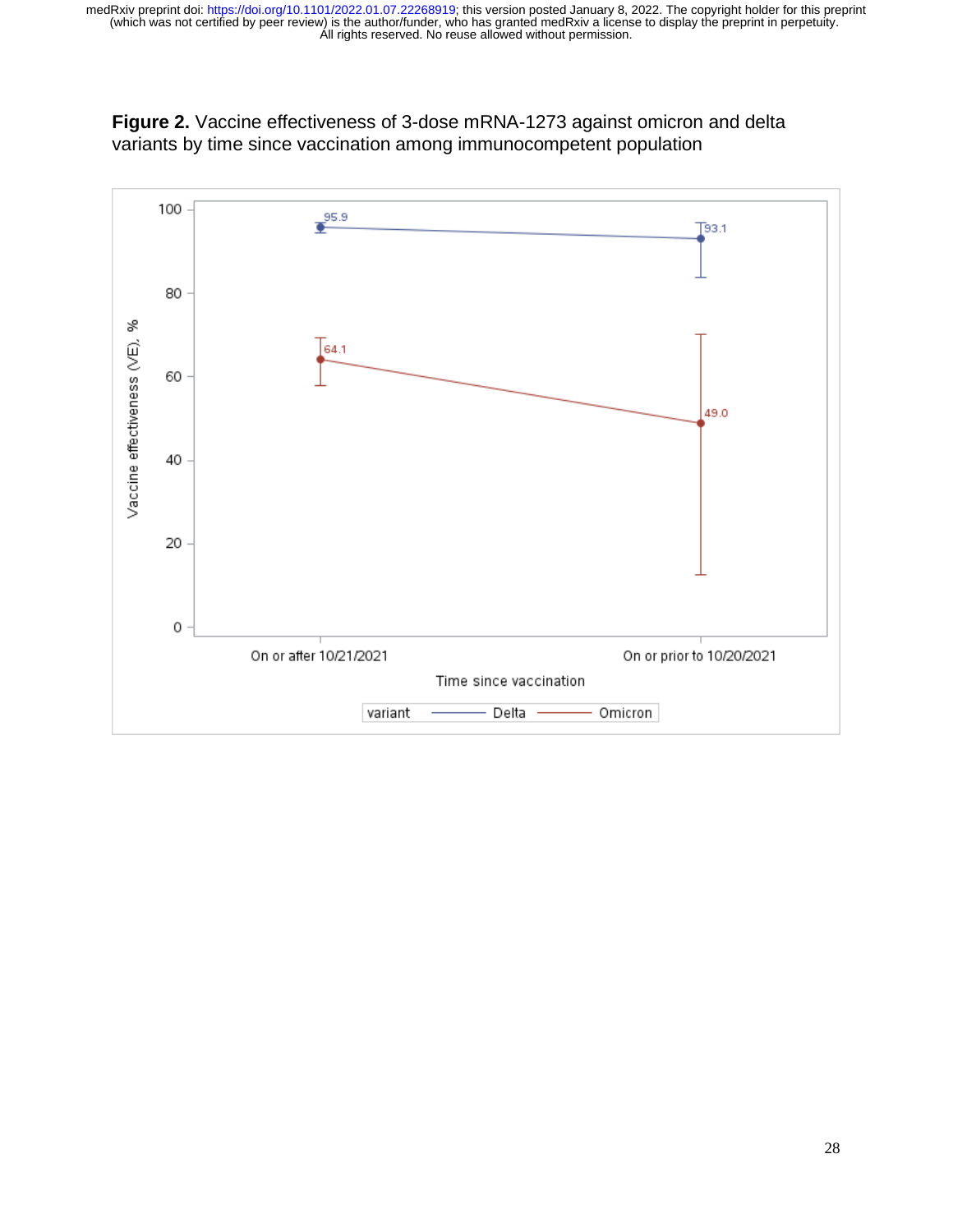# **Author Contributions**

| <b>Contributions</b>                        | <b>Authors</b>                       |
|---------------------------------------------|--------------------------------------|
| Concept and design                          | HFT, LSS, LQ, KJB, CAT               |
| Acquisition, analysis, or interpretation of | HFT, LSS, LQ, KJB, BKA, CAT          |
| data                                        |                                      |
| Drafting of the manuscript                  | HFT, BKA                             |
| Critical revision of the manuscript for     | YL, LSS, CAT, YT, KJB, JET, AF, JHK, |
| important intellectual content              | GSL, SKC, HST, MA, LQ                |
| Statistical analysis                        | LQ, YL, YT, JET                      |
| Obtained funding                            | CAT, HFT                             |
| Administrative, technical, or material      | LSS, CAT, GSL, MA, SKC, HST          |
| support                                     |                                      |
| Supervision                                 | CAT, HFT                             |

## **Acknowledgements**

Medical writing and editorial assistance were provided by Srividya Ramachandran, PhD, and Jared Mackenzie, PhD, of MEDiSTRAVA in accordance with Good Publication Practice (GPP3) guidelines, funded by Moderna Inc, and under the direction of the authors. Laboratory and database support were provided at KPSC by Lee Childs, Julie Stern, Joy Gelfond, Radha Bathala, Kourtney Kottmann, Ana Acevedo, Elmer Ayala, Samantha Quinones, Samantha Baluyot, Errol Lopez, and Don McCarthy. The authors thank the KPSC Lab Leadership and Technician Team for their support of this study. The authors would like to acknowledge Helix OpCo, LCC, for their whole genome sequencing of SARS-CoV-2 specimens. The authors thank the patients of Kaiser Permanente for their partnership with us to improve their health. Their information, collected through our electronic health record systems, leads to findings that help us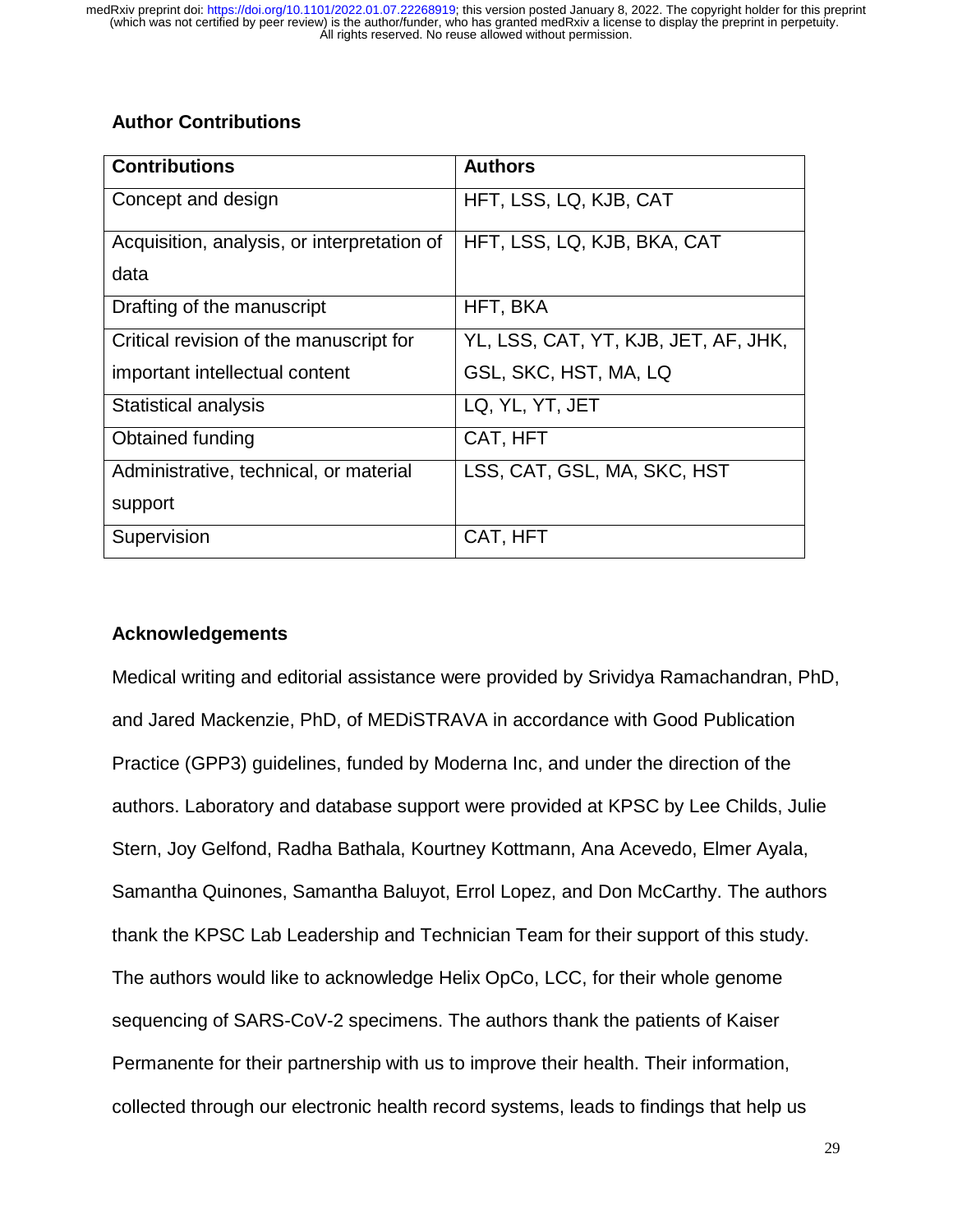improve care for our members and can be shared with the larger community. Julie Vanas, Moderna Inc, provided critical operations support and Yamuna Paila, Moderna Inc, provided critical input on specimen sequencing.

## **Data Sharing**

Individual-level data reported in this study are not publicly shared. Upon request, and subject to review, KPSC may provide the deidentified aggregate-level data that support the findings of this study. Deidentified data (including participant data as applicable) may be shared upon approval of an analysis proposal and a signed data access agreement.

## **Funding**

This research was supported by Moderna Inc.

## **Disclosures**

All authors have completed the ICMJE uniform disclosure form at www.icmje.org/coi\_disclosure.pdf and declare the following: HFT, BKA, YL, LSS, YT, JET, AF, JHK, GSL, SKC, HST, MA, and LQ are employees of Kaiser Permanente Southern California, which has been contracted by Moderna to conduct this study. KJB is an adjunct investigator at Kaiser Permanente Southern California. CAT is an employee of and a shareholder in Moderna Inc. HFT received funding from GlaxoSmithKline and Seqirus unrelated to this manuscript; HFT also served in advisory boards for Janssen and Pfizer. BKA received funding from GlaxoSmithKline, Dynavax, Seqirus, Pfizer and Genentech for work unrelated to this study and has served on advisory boards for GlaxoSmithKline. YL received funding from GlaxoSmithKline,